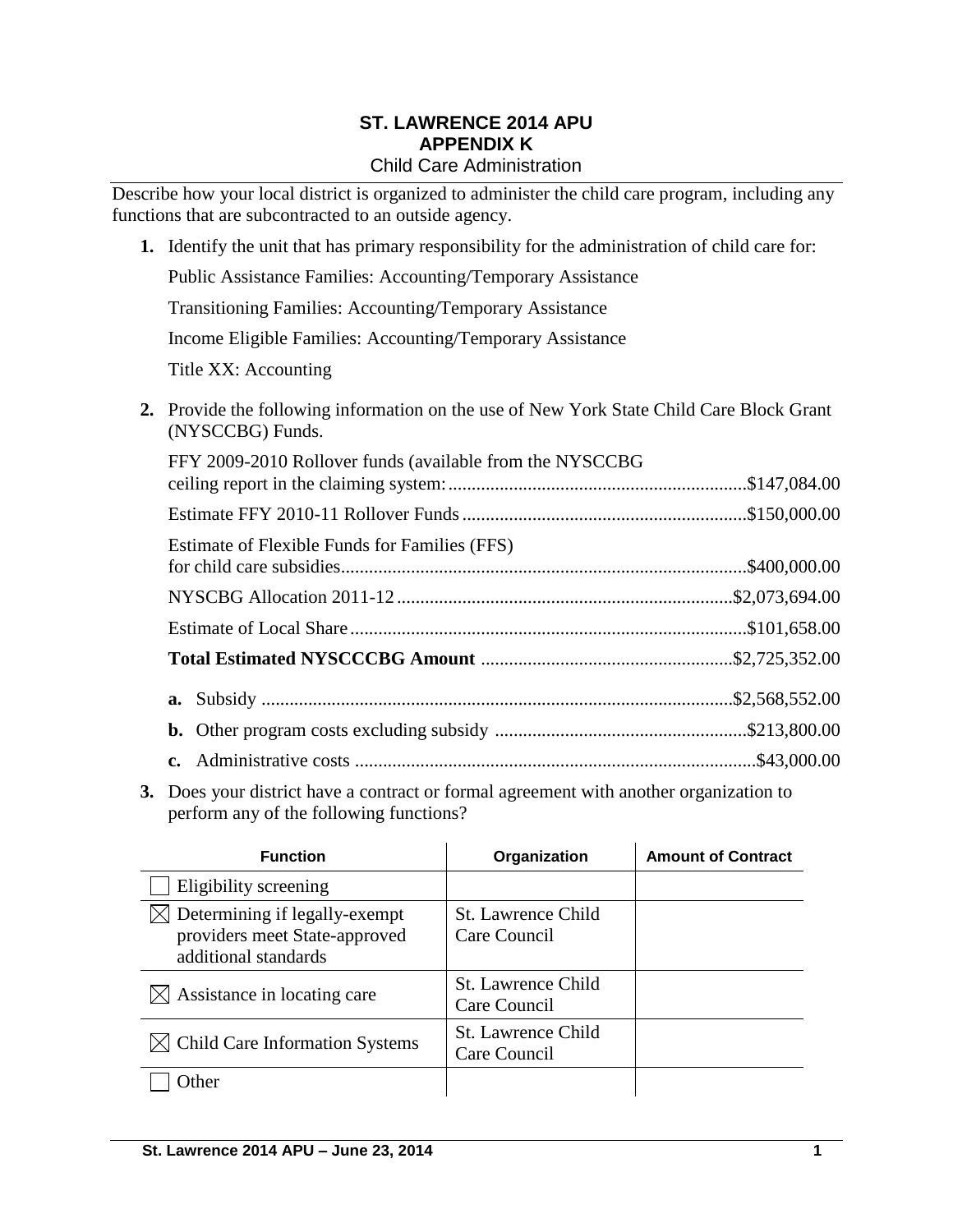# **APPENDIX L** Other Eligible Families if Funds are Available (Required)

Listed below are the optional categories of eligible families that your district can include as part of its County Plan. Select any categories your county wants to serve using the NYSCCBG funds and describe any limitations associated with the category.

| <b>Optional Categories</b>                                                                                                                                                                        | Option                             | <b>Limitations</b>                                                                                                   |
|---------------------------------------------------------------------------------------------------------------------------------------------------------------------------------------------------|------------------------------------|----------------------------------------------------------------------------------------------------------------------|
| 1. Public Assistance (PA) families participating in an<br>approved activity in addition to their required<br>work activity.                                                                       | $\boxtimes$ Yes<br>N <sub>o</sub>  |                                                                                                                      |
| 2. PA families or families with income up to 200% of<br>the State Income Standard when the caretaker is:                                                                                          |                                    |                                                                                                                      |
| a) participating in an approved substance abuse<br>treatment program                                                                                                                              | $\boxtimes$ Yes<br>N <sub>o</sub>  | The emergency and need<br>for care must be reviewed<br>by the case<br>manager/supervisor.                            |
| b) homeless                                                                                                                                                                                       | $\boxtimes$ Yes<br>N <sub>o</sub>  |                                                                                                                      |
| a victim of domestic violence<br>c)                                                                                                                                                               | $\times$ Yes<br>N <sub>o</sub>     |                                                                                                                      |
| d) in an emergency situation of short duration                                                                                                                                                    | $\boxtimes$ Yes<br>N <sub>o</sub>  |                                                                                                                      |
| 3. Families with an open child protective services<br>case when child care is needed to protect the child.                                                                                        | $\boxtimes$ Yes<br>N <sub>o</sub>  |                                                                                                                      |
| 4. Families with income up to 200% of the State<br>Income Standard when child care services are<br>needed because the child's caretaker:                                                          |                                    |                                                                                                                      |
| a) is physically or mentally incapacitated                                                                                                                                                        | Yes<br>$\bowtie$<br>N <sub>o</sub> | With proper<br>documentation and at the<br>discretion of the case<br>manager/supervisor up to<br>ten hours per week. |
| b) has family duties away from home                                                                                                                                                               | $\times$ Yes<br>N <sub>o</sub>     | With proper<br>documentation and at the<br>discretion of the case<br>manager/supervisor up to<br>ten hours per week. |
| 5. Families with income up to 200% of the State<br>Income Standard when child care services are<br>needed for the child's caretaker to actively seek<br>employment for a period up to six months. | $\boxtimes$ Yes<br>N <sub>o</sub>  |                                                                                                                      |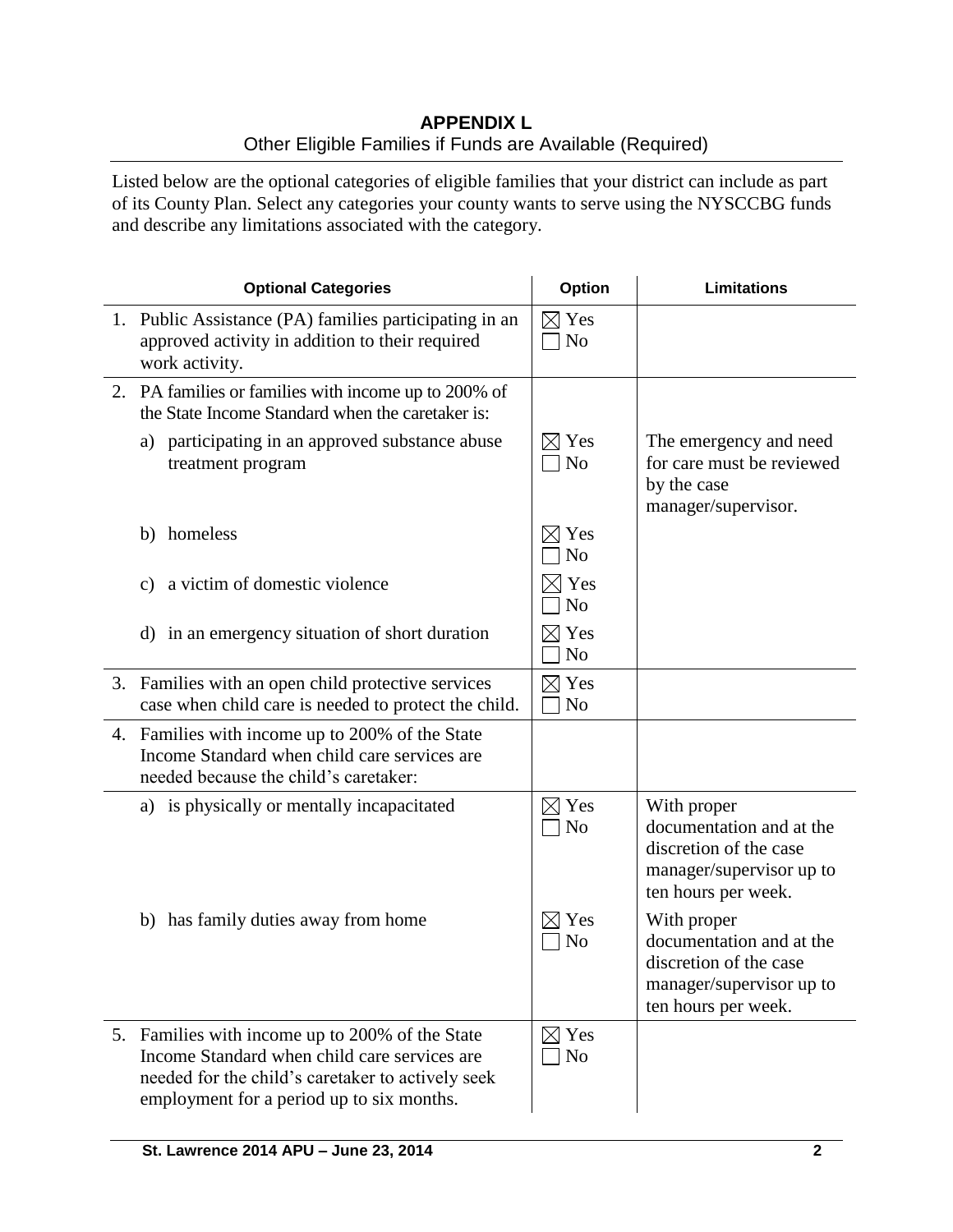| <b>Optional Categories</b>                                                                                                                                                     | <b>Option</b>          | Limitations |
|--------------------------------------------------------------------------------------------------------------------------------------------------------------------------------|------------------------|-------------|
| 6. PA families where a sanctioned parent is<br>participating in unsubsidized employment, earning<br>wages at a level equal to or greater than the<br>minimum amount under law. | $\boxtimes$ Yes<br>No. |             |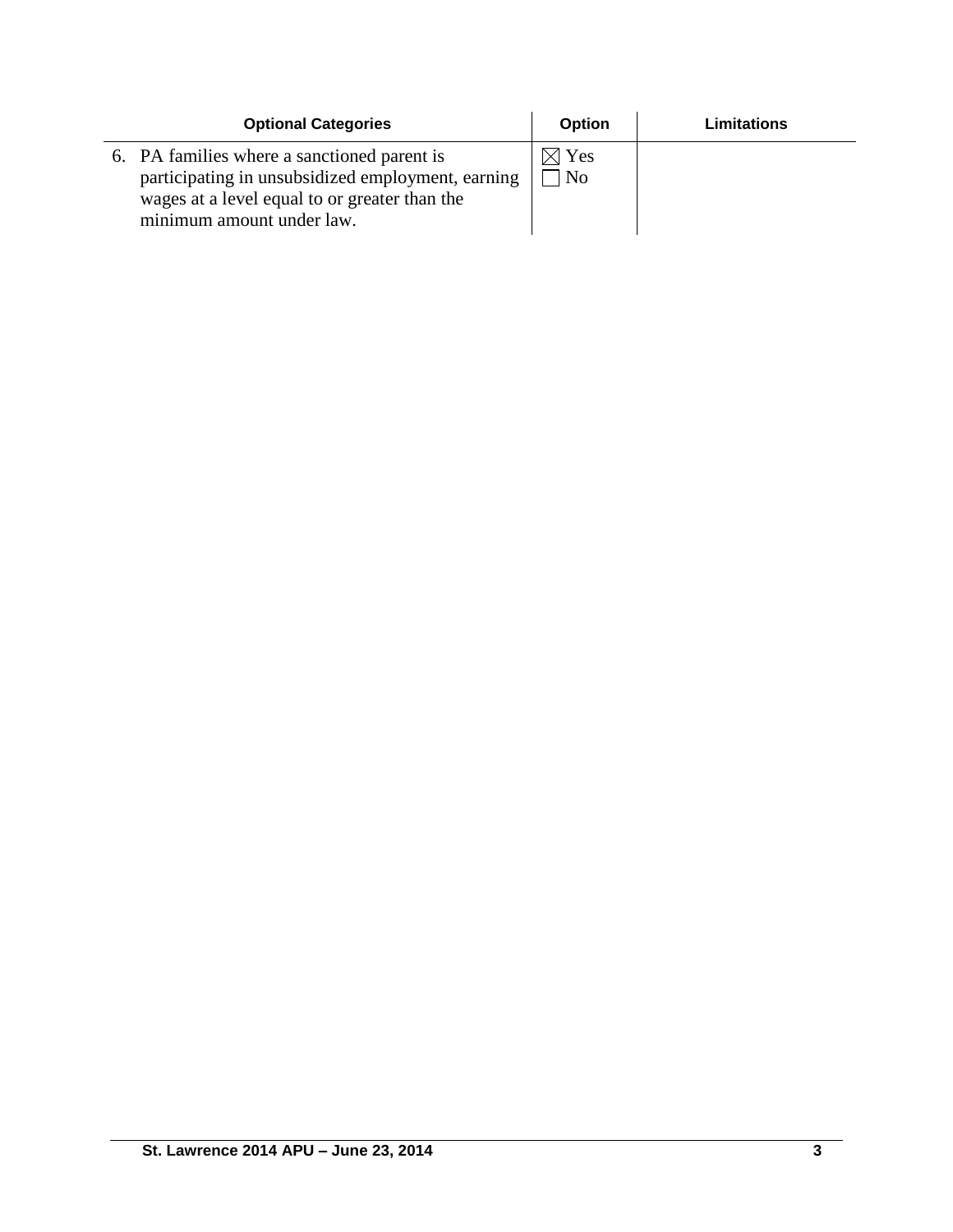- 7. Families with income up to 200% of the State Income Standard when child care services are needed for the child's caretaker to participate in:
	- a) a public or private educational facility providing a standard high school curriculum offered by or approved by the local school district
	- b) an education program that prepares an individual to obtain a NYS High School equivalency diploma
	- c) a program providing basic remedial education in the areas of reading, writing, mathematics, and oral communications for individuals functioning below the ninth month of the eighth grade level
	- d) a program providing literacy training designed to help individuals improve their ability to read and write
	- e) English as a second language (ESL) instructional program designed to develop skills in listening, speaking, reading, and writing the English language for individuals whose primary language is other than English
	- f) a two-year full-time degree granting program at a community college, a two-year college, or an undergraduate college with a specific vocational goal leading to an associate degree or certificate of completion
	- g) a training program, which has a specific occupational goal and is conducted by an institution other than a college or university that is licensed or approved by the State Education Department
	- h) a prevocational skill training program such as a basic education and literacy training program
	- i) a demonstration project designed for vocational training or other project approved by the Department of Labor

**Note:** The parent/caretaker must complete the selected programs listed under number seven within 30 consecutive calendar months. The parent/caretaker cannot enroll in more than one program.

8. PA recipients and low-income families with incomes up to 200% of the State Income Standard

| $\boxtimes$ Yes<br>$\Box$ No      |  |
|-----------------------------------|--|
| $\boxtimes$ Yes<br>$\Box$ No      |  |
| $\boxtimes$ Yes<br>$\Box$ No      |  |
| $\boxtimes$ Yes<br>$\Box$ No      |  |
| $\boxtimes$ Yes<br>$\Box$ No      |  |
| $\boxtimes$ Yes<br>$\Box$ No      |  |
| $\boxtimes$ Yes<br>N <sub>o</sub> |  |
| $\boxtimes$ Yes<br>No             |  |
| $\boxtimes$ Yes<br>N <sub>o</sub> |  |
| $\boxtimes$ Yes<br>$\overline{N}$ |  |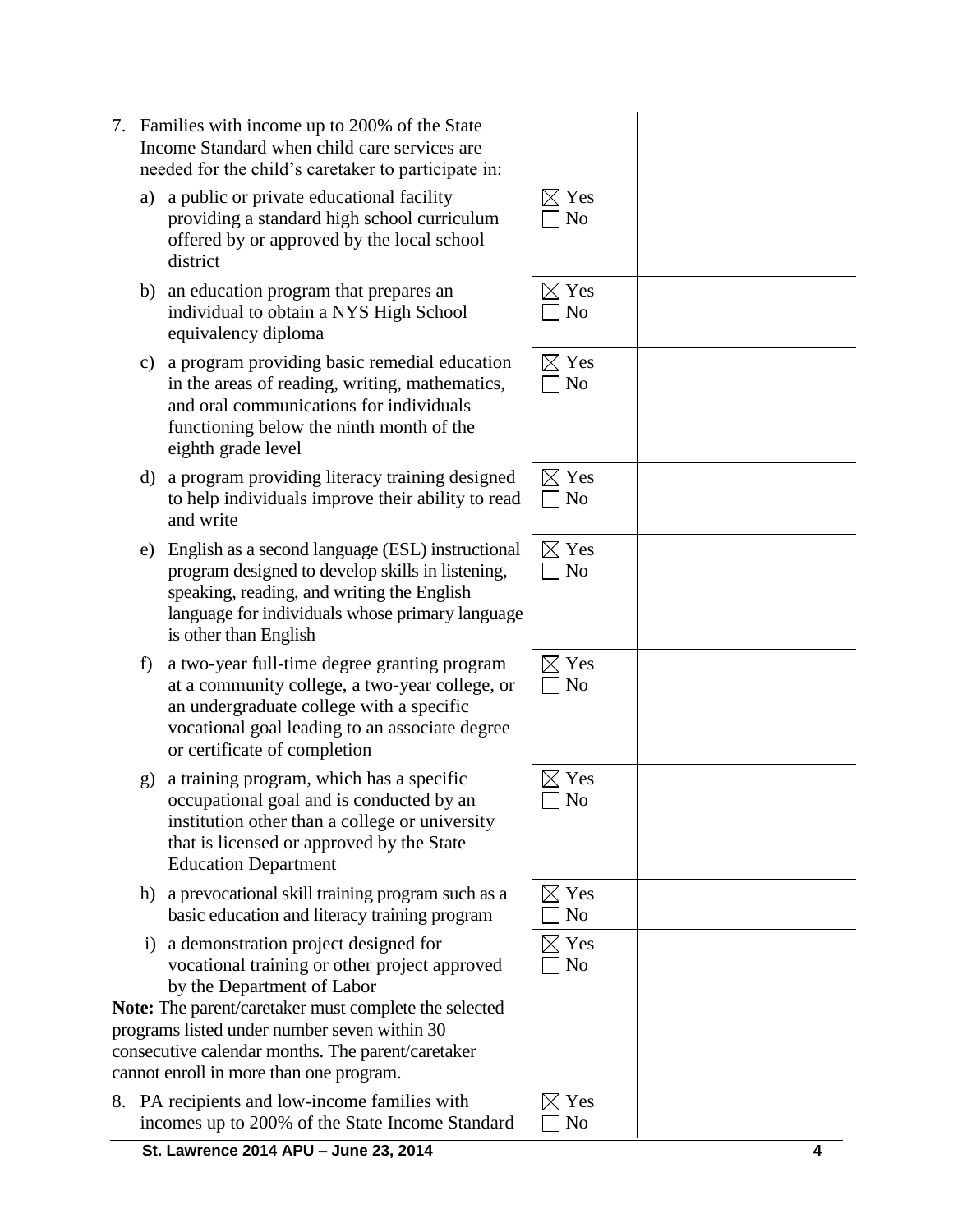| who are satisfactorily participating in a two-year<br>program other than one with a specific vocational<br>sequence (leading to an associate's degree or<br>certificate of completion and that is reasonably<br>expected to lead to an improvement in the<br>parent/caretaker's earning capacity) as long as the<br>parent(s) or caretaker is also working at least $17\frac{1}{2}$<br>hours per week. The parent/caretaker must<br>demonstrate his or her ability to successfully<br>complete the course of study.                                                                                                                   |                                   |  |
|---------------------------------------------------------------------------------------------------------------------------------------------------------------------------------------------------------------------------------------------------------------------------------------------------------------------------------------------------------------------------------------------------------------------------------------------------------------------------------------------------------------------------------------------------------------------------------------------------------------------------------------|-----------------------------------|--|
| 9. PA recipients and low-income families with<br>incomes up to 200% of the State Income Standard<br>who are satisfactorily participating in a two-year<br>college or university program (other than one with<br>a specific vocational sequence) leading to an<br>associate's degree or a certificate of completion<br>that is reasonably expected to lead to an<br>improvement in the parent/caretaker's earning<br>capacity as long as the parent $(s)$ or caretaker is<br>also working at least 17½ hours per week. The<br>parent/caretaker must demonstrate his or her<br>ability to successfully complete the course of<br>study. | $\boxtimes$ Yes<br>N <sub>o</sub> |  |
| 10. PA recipients and low-income families with<br>incomes up to 200% of the State Income Standard<br>who are satisfactorily participating in a four-year<br>college or university program leading to a<br>bachelor's degree and that is reasonably expected<br>to lead to an improvement in the parent/caretaker's<br>earning capacity as long as the parent(s) or<br>caretaker is also working at least 171/2 hours per<br>week. The parent/caretaker must demonstrate his<br>or her ability to successfully complete the course<br>of study.                                                                                        | $\boxtimes$ Yes<br>N <sub>0</sub> |  |
| 11. Families with incomes up to the 200% of the State<br>Income Standard when child care services are<br>needed for the child's caretaker to participate in a<br>program to train workers in an employment field<br>that currently is or is likely to be in demand in the<br>future, if the caretaker documents that he or she is<br>a dislocated worker and is currently registered in<br>such a program, provided that child care services<br>are only used for the portion of the day the<br>caretaker is able to document is directly related to<br>the caretaker engaging in such a program.                                     | $\boxtimes$ Yes<br>No             |  |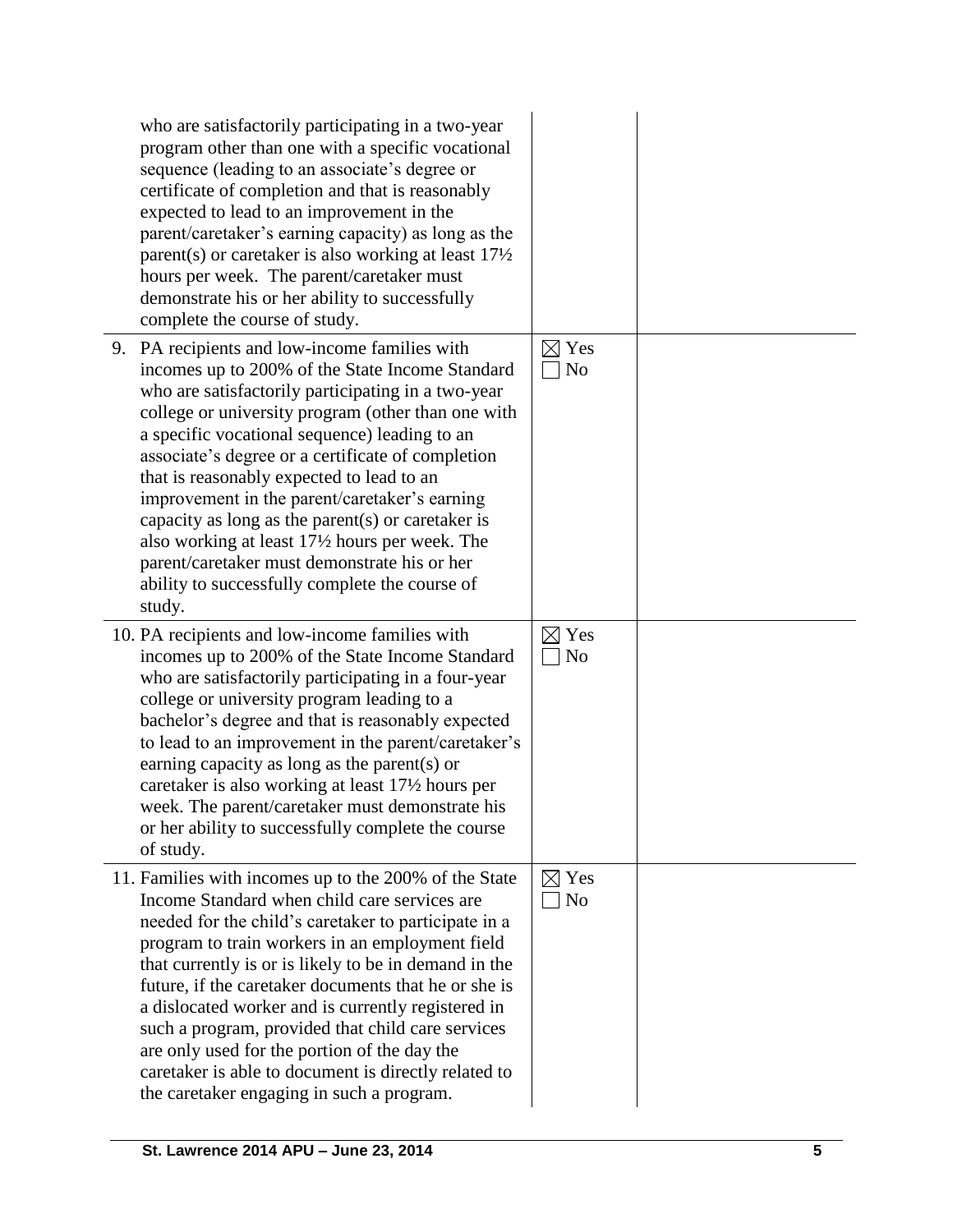# **APPENDIX M**

Reasonable Distance, Very Low Income, Family Share, Case Closing and Openings, Recertification Period, Fraud and Abuse Control Activities, Inspections (Required)

## **Reasonable Distance**

Define "reasonable distance" based on community standards for determining accessible child care.

The following defines "reasonable distance": 20 miles

Describe any steps/consultations made to arrive at your definition: This amount represents an "average" distance for our geographical area. Consideration was given for time restrictions for travel time.

## **Very Low Income**

Define "very low income" as it is used in determining priorities for child care benefits.

**"**Very Low Income" is defined as 200% of the State Income Standard.

## **Family Share**

"Family share" is the weekly amount paid towards the costs of the child care services by the child's parent or caretaker. In establishing family share, your district must select a percentage from 10% to 35% to use in calculating the family share. The weekly family share of child care costs is calculated by applying the family share percentage against the amount of the family's annual gross income that is in excess of the State Income Standard divided by 52.

Family Share Percentage selected by the county 25%.

**Note:** The percentage selected here must match the percentage selected in Title XX Program Matrix in WMS.

## **Case Closings**

The district must describe below how priority is given to federally mandated priorities and describe local priorities. If all NYSCCBG funds are committed, the district will discontinue funding to those families that have lower priorities in order to serve families with higher priorities. Describe below how districts will select cases to be closed in the event that there are insufficient or no funds available.

- **1.** Identification of local priorities in addition to the required federal priorities (select one).
	- The district has identified local priorities in addition to the required federal  $\Box$ priorities (Complete Section 2)
	- The district has not identified local priorities in addition to the required federal  $\boxtimes$ priorities (Complete Section 3).
- **2.** Describe how priority is given to federally mandated priorities and describe local priorities. If all NYSCCBG funds are committed, the district will discontinue funding to those families that have lower priorities in order to serve families with higher priorities. Describe in the space below how the district will select cases to be closed in the event that there are insufficient or no funds available.
	- **a.** The district will select cases to be closed based ONLY on income.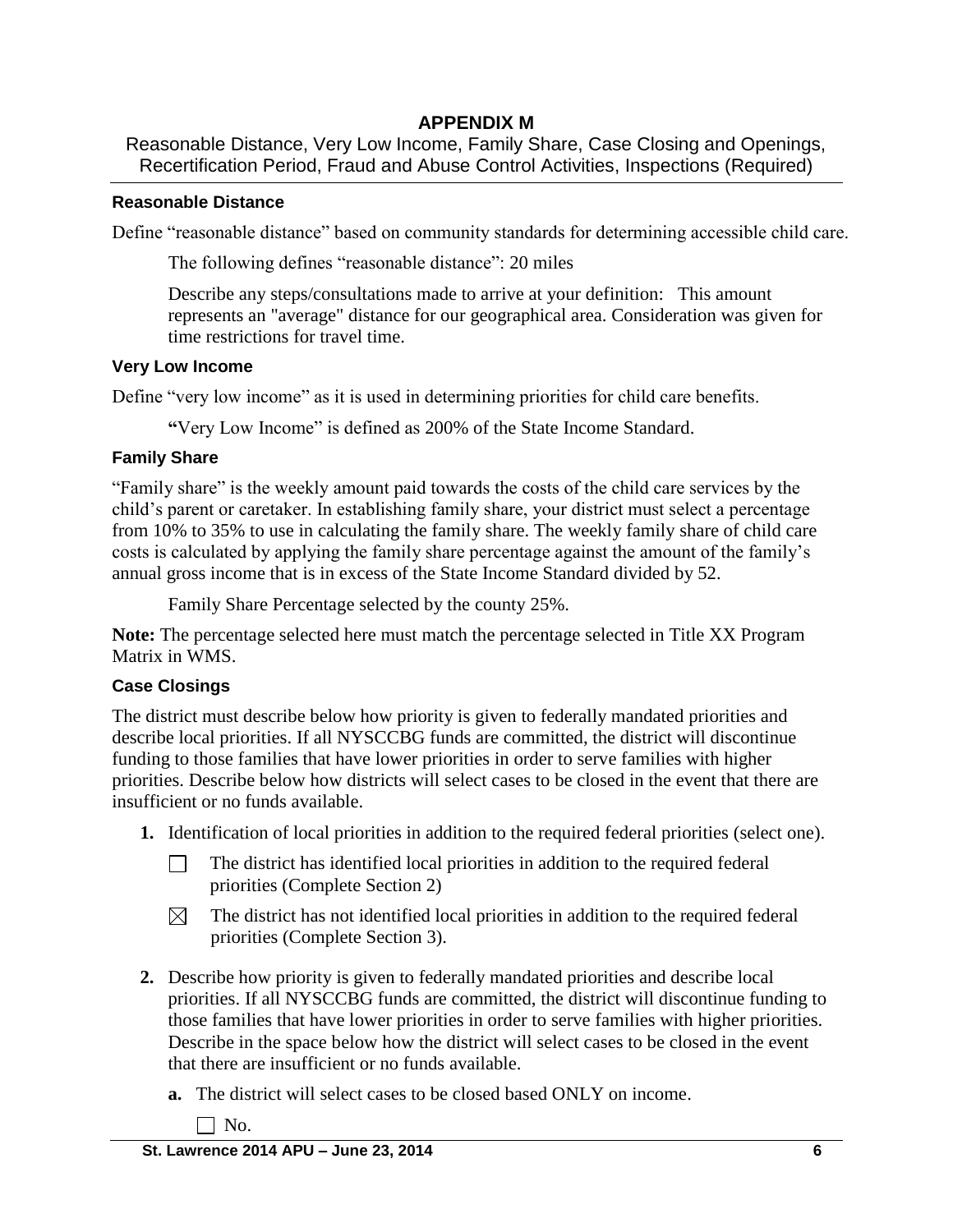|  | $\Box$ Yes. Check 1 or 2 below. |  |
|--|---------------------------------|--|
|  |                                 |  |

- 1)  $\Box$  The district will close cases from the highest income to lowest income.
- $2)$  The district will close cases based on income bands. Describe the income bands, beginning at 200% of the State Income Standard and ending at 100% of the State Income Standard:
- **b.** The district will select cases to be closed based ONLY on categories of families.

 $\Box$  No.

| The Yes. List the categories in the order that they will be closed, including the |  |
|-----------------------------------------------------------------------------------|--|
| optional categories selected in Appendix L:                                       |  |

**c.** The district will select cases to be closed based on a combination of income and family category.

 $\Box$  No.

| $\Box$ Yes. List the categories and income groupings in the order that they will be |  |  |  |
|-------------------------------------------------------------------------------------|--|--|--|
| closed:                                                                             |  |  |  |

- **d.** The district will select cases to be closed on a basis other than the options listed above.
	- $\Box$  No.
	- $\Box$  Yes. Describe how the district will select cases to be closed in the event that there are insufficient funds to maintain the district's current case load:
- **e.** The last cases to be closed will be those that fall under federal priorities. Identify how your district will prioritize federal priorities. Cases that are ranked 1 will be closed last.

| Very low income | $\Box$ Rank 1 | $\Box$ Rank 2 |
|-----------------|---------------|---------------|
|-----------------|---------------|---------------|

| Families that have a child with special needs | $\Box$ Rank 1 | $\Box$ Rank 2 |
|-----------------------------------------------|---------------|---------------|
|-----------------------------------------------|---------------|---------------|

- **3.** If all NYSCCBG funds are committed, case closings for families that are not eligible under a child care guarantee and are not a federally mandated priority must be based on the length of time in receipt of services. The length of time used to close cases may be based either on the shortest or longest time the family has received child care services, but must be consistent for all families.
	- **a.** Identify how the district will prioritize federal priorities. Cases that are ranked 1 will be closed last.

| Very low income $\boxtimes$ Rank 1                          | $\Box$ Rank 2 |                    |
|-------------------------------------------------------------|---------------|--------------------|
| Families that have a child with special needs $\Box$ Rank 1 |               | $\boxtimes$ Rank 2 |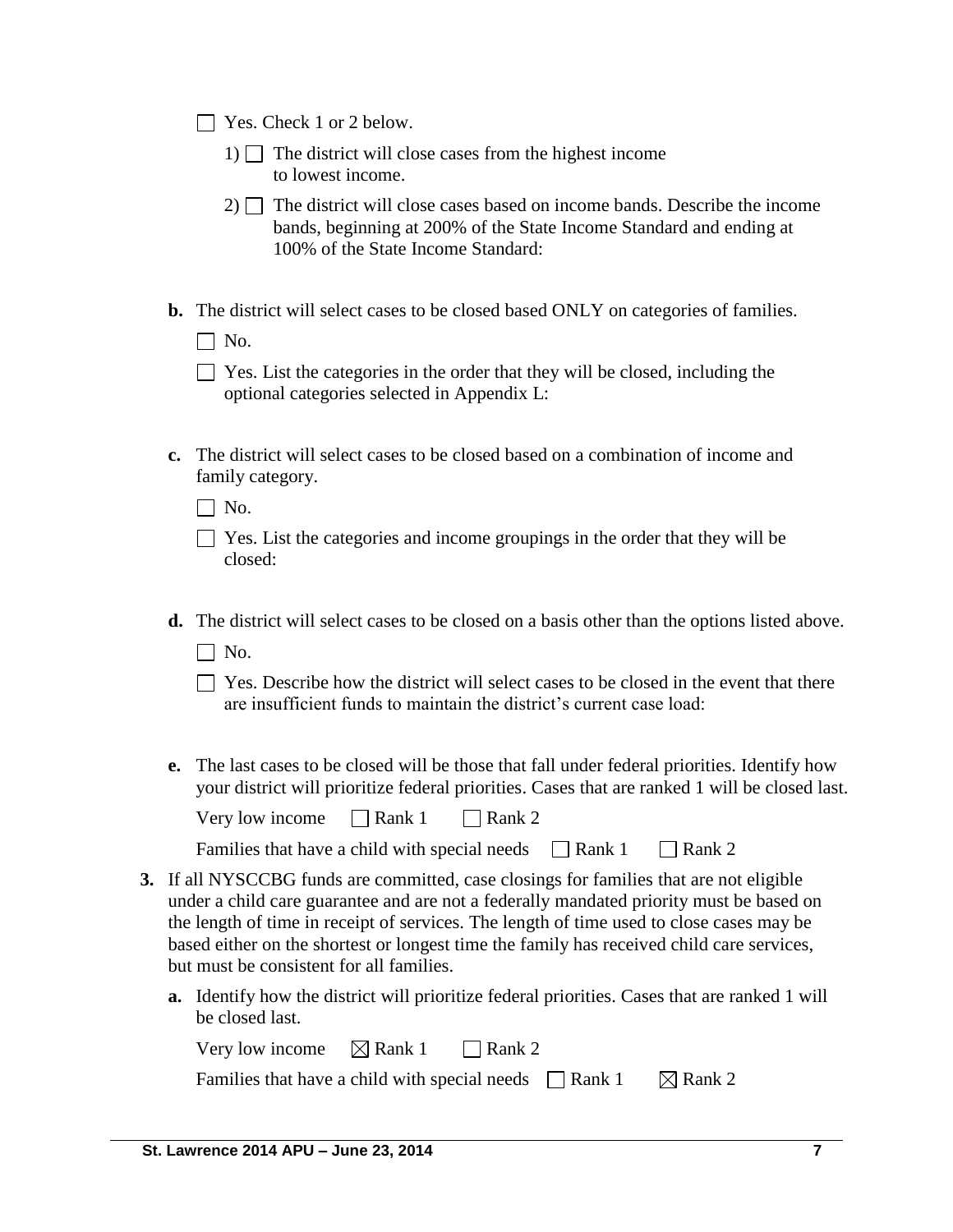**b.** The district will close cases based on the federal priorities and the amount of time the family has been receiving child care services.

 $\Box$  Shortest time receiving child care services

- $\boxtimes$  Longest time receiving child care services
- **4.** The district will establish a waiting list for families whose cases were closed because our county did not have sufficient funds to maintain our current caseload.
	- $\boxtimes$  No.

 $\Box$  Yes. Describe how these cases will be selected to be reopened if funds become available:

## **Case Openings**

Describe below how priority is given to federally mandated priorities and how the district will select cases to be opened in the event that insufficient funds are available.

**1.** The first cases to be opened will be those that fall under the federal priorities.

Identify how your district will prioritize federal priorities. Cases that are ranked 1 will be opened first.

Very low income  $\Box$  Rank 1  $\Box$  Rank 2

| Families that have a child with special needs $\Box$ Rank 1 |  | $\boxtimes$ Rank 2 |
|-------------------------------------------------------------|--|--------------------|
|-------------------------------------------------------------|--|--------------------|

- **2.** The district will select cases to be opened based ONLY on income.
	- $\Box$  No.
	- $\boxtimes$  Yes. Check 1 or 2 below.
		- 1)  $\boxtimes$  The district will open cases from the lowest income to highest income.
		- $2)$  The district will open cases based on income bands. Describe the income bands, beginning at 200% of the State Income Standard and ending at 100% of the State Income Standard:
- **3.** The district will select cases to be opened based ONLY on category.
	- $\boxtimes$  No.

**4.** The district will select cases to be opened based on a combination of income and category of family.

 $\boxtimes$  No.

 $\Box$  Yes. List the categories and income groupings in the order that they will be opened:

 $\Box$  Yes. List the categories in the order that they will be opened, including the optional categories selected in Appendix L: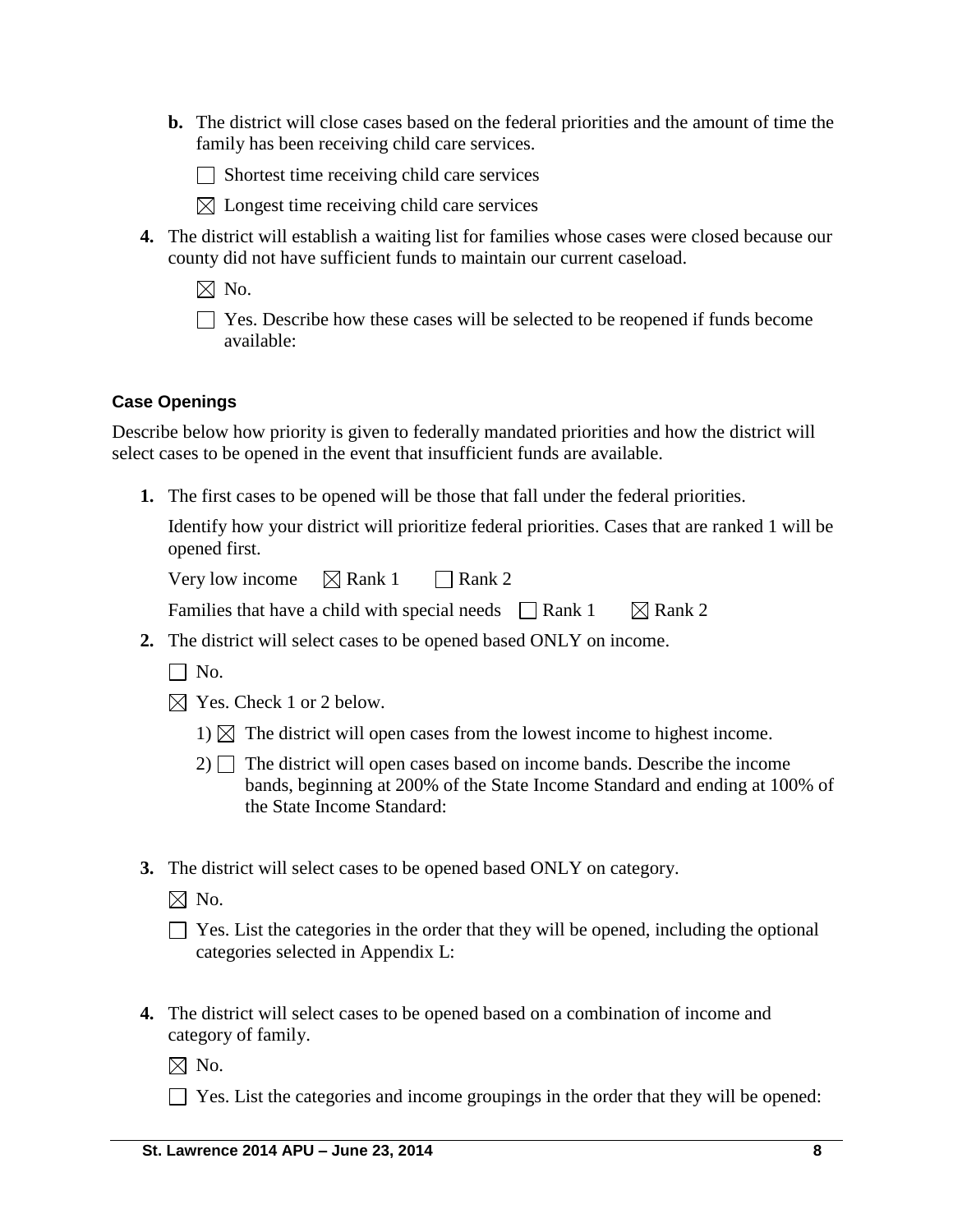**5.** The district selects cases to be opened on a basis other than the options listed above.

 $\boxtimes$  No.

- $\Box$  Yes. Describe how the district will select cases to be opened in the event that there are not sufficient funds to open all eligible families:
- **6.** The district will establish a waiting list when there are not sufficient funds to open all eligible cases.

 $\Box$  No.

 $\boxtimes$  Yes. Describe how these cases will be selected to be opened when funds become available:

# **Cases will be selected from lowest income to highest income.**

The district's recertification period is every  $\boxtimes$  six months  $\Box$  twelve months

# **Fraud and Abuse Control Activities**

Describe below the criteria the district will use to determine which child care subsidy applications suggest a higher than acceptable risk for fraudulent or erroneous child care subsidy payment in addition to procedures for referring such applications to the district's front-end detection system.

## **The district will use the FEDS Plan completed by Liz Thomas of the Fraud Unit.**

## **FEDS Indicators:**

- **1) Application is inconsistent with prior case information**
- **2) Prior history of denial, case closing or overpayment resulting from an investigation**
- **3) Landlord does not verify household composition or provides information inconsistent with application**
- **4) No absent parent information or information is inconsistent with application**
- **5) Child Care Provider lives in the same household as child**
- **6) Self-employment or paid off the books or odd jobs for cash.**

Describe the sampling methodology used to determine which cases will require verification of an applicant's or recipient's continued need for child care, including, as applicable, verification of participation in employment, education, or other required activities.

## **St. Lawrence County has a 6-month recertification process and looks at 100% of the low income cases and verifies the continued need for child care by obtaining pay stubs, statements from employers, and school schedules.**

Describe the sampling methodology used to determine which providers of subsidized child care services will be reviewed for the purpose of comparing the child care provider's attendance forms for children receiving subsidized child care services with any Child and Adult Care Food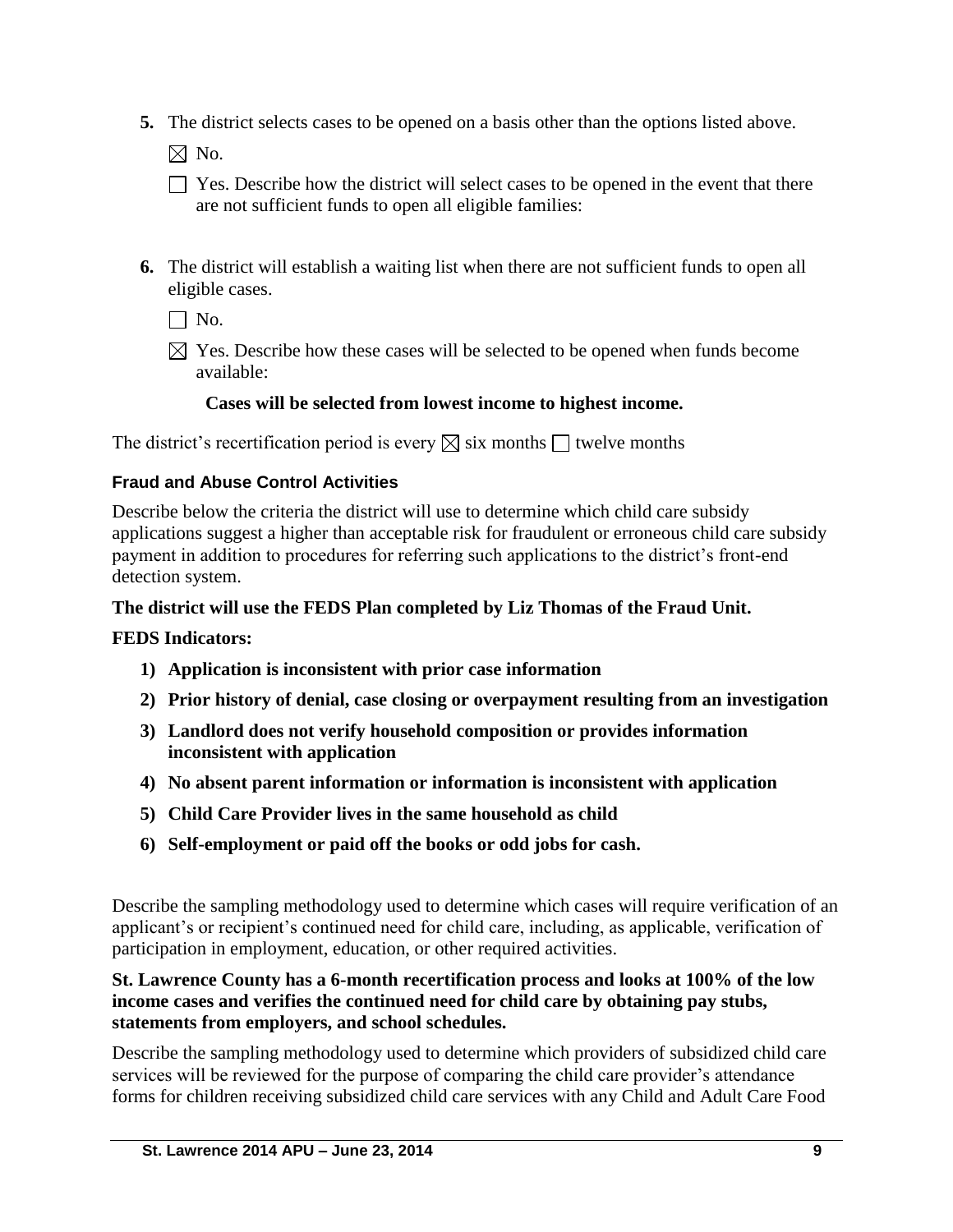Program inspection forms to verify that child care was actually provided on the days listed on the attendance forms.

**St. Lawrence County has child care providers that participate in CACFP (the actual number fluctuates as new providers participate and others leave CACFP). The Child Care Council has agreed to randomly select 4 providers per month; if the provider has previously been selected or does not care for subsidized children they will not be included in the sample. The Child Care Council will determine the last time a CACFP inspection was completed and the subsidized children seen at that inspection. The subsidized children's name will be compared with the subsidy attendance forms submitted by the provider, to the district, to verify that child care was actually provided on the days listed on the attendance forms. The council will give the results to the district. The district will follow up with any inconsistencies.**

## **Inspections of Child Care Provider Records and Premises**

The district may choose to make announced or unannounced inspections of the records and premises of a provider/program that provides child care for subsidized children for the purpose of determining whether the child care provider is in compliance with applicable laws and regulations and any additional requirements imposed on such a provider by the social services district Per 18 NYCRR 415.4(h) (3). Does the district choose to make inspections of such child care providers/programs?

 $\times$  No.

Yes. Provide the details of your inspections plan below.

A. The following *types* of subsidized child care providers/programs are subject to this requirement:

Legally-Exempt Child Care

In-Home; Family Child Care;

Group programs not operating under the auspices of another government agency

Group programs operating under the auspices of another government agency

Licensed or Registered

| Group Family Day Care; Day Care Centers; Small Day Care |  |  |
|---------------------------------------------------------|--|--|
| Centers;                                                |  |  |

B. The district  $\Box$  does  $\overline{OR} \Box$  does not:

Reserve the right to make inspections *PRIOR to subsidized children receiving care* in a **home** where the inspection is for the purpose of determining whether the child care provider is in compliance with applicable laws and regulations and any additional requirements imposed on such a provider by the social services district.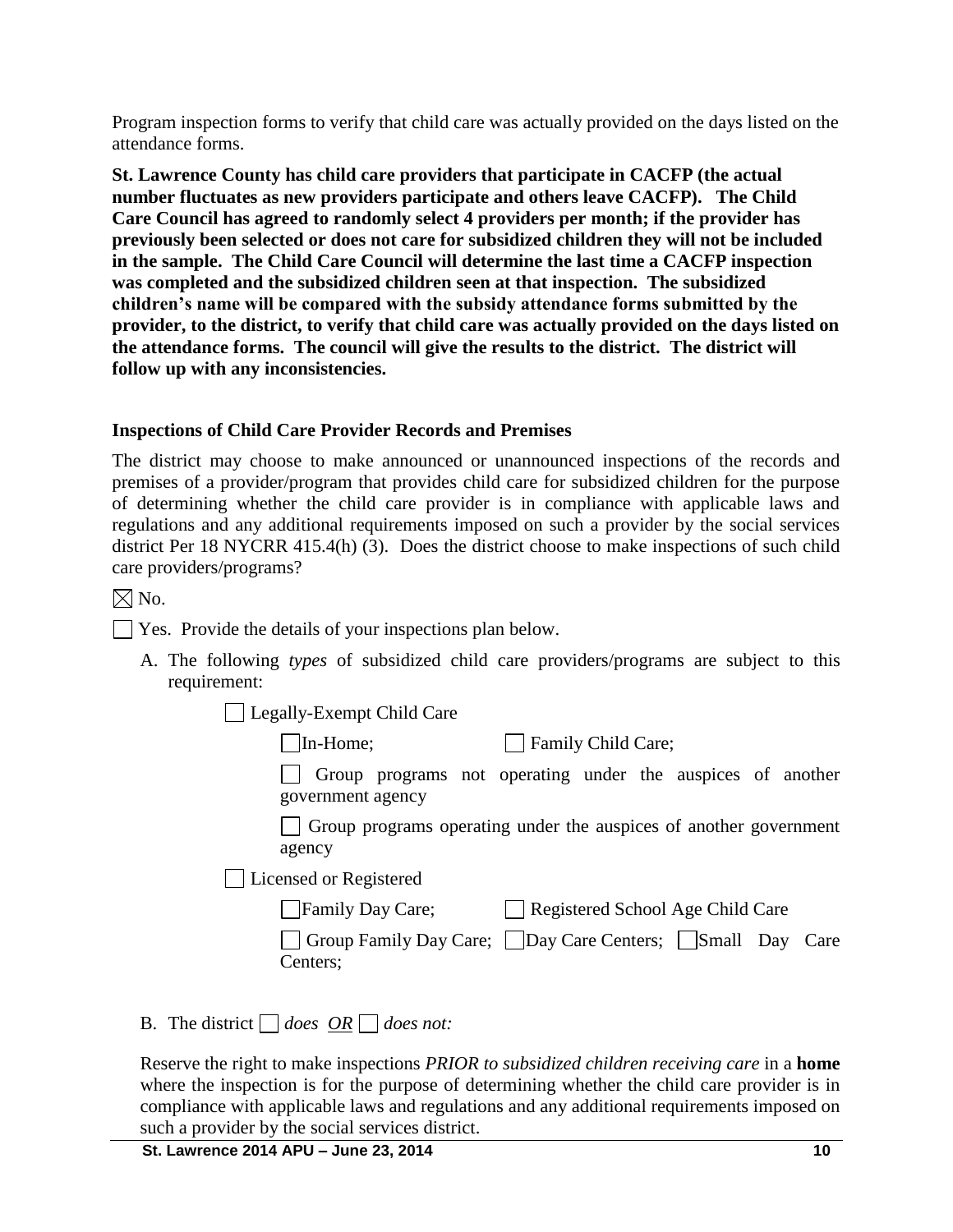- C. The district will report violations of regulations as follows:
	- Violations by a licensed or registered child care provider will be reported to the applicable Office of Children and Families (OCFS) Regional Office.
	- Violations by an enrolled or enrolling legally-exempt child care provider will be reported to the applicable Enrollment Agency.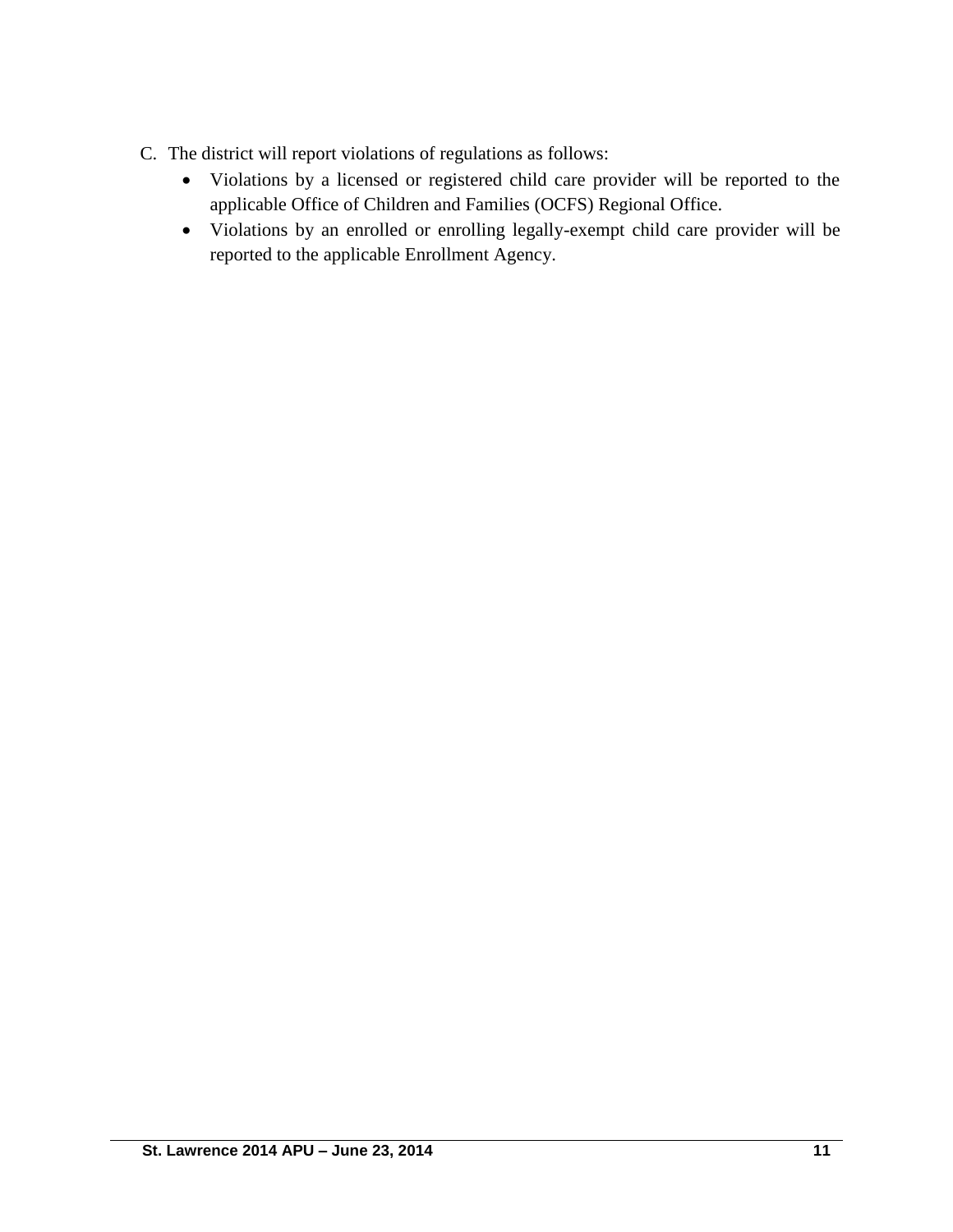# **APPENDIX N** District Options (Required)

Districts have some flexibility to administer their child care subsidy programs to meet local needs. Check which options that your district wishes to include in your county plan. Complete the attached appendices for any area(s) checked.

- **1.**  $\Box$  The district has chosen to establish funding set-asides for NYSCCBG (complete Appendix O).
- **2.**  $\Box$  The district is using Title XX funds for the provision of child care services (complete Appendix P).
- **3.** The district has chosen to establish additional local standards for child care providers (complete Appendix Q).
- **4.**  $\boxtimes$  The district has chosen to make payments to child care providers for absences (complete Appendix R).
- **5.** The district has chosen to make payments to child care providers for program closures (complete Appendix S).
- **6.**  $\Box$  The district has chosen to pay for transportation to and from a child care provider (complete Appendix T).
- **7.**  $\Box$  The district has chosen to pay up to 15% higher than the applicable market rates for regulated child care services that have been accredited by a nationally recognized child care organization (complete Appendix T).
- **8.**  $\Box$  The district has chosen to pay up to 15% higher than the applicable market rates for non-traditional hours (complete Appendix T).
- **9.** The district has chosen to pay up to 75% of the enhanced market rate for legallyexempt family and in-home child care providers who have completed 10 hours of training, which has been verified by the Legally-Exempt Caregiver Enrollment Agency (complete Appendix T).
- **10.**  $\boxtimes$  The district has chosen to pay for child care services while a caretaker who works the second or third shift sleeps (complete Appendix T).
- **11.**  $\boxtimes$  The district has chosen to make payments to child care providers who provide child care services, which exceed 24 consecutive hours (complete Appendix U).
- **12.**  $\boxtimes$  The district has chosen to include 18-, 19- or 20-year-olds in the Child Care Services Unit (complete Appendix U)
- 13. The district is seeking a waiver from one or more regulatory provisions. Such waivers are limited to those regulatory standards that are not specifically included in law (complete Appendix U).
- **14.** The district has chosen to pay for breaks in activity for low income families (non public assistance families). Complete Appendix U.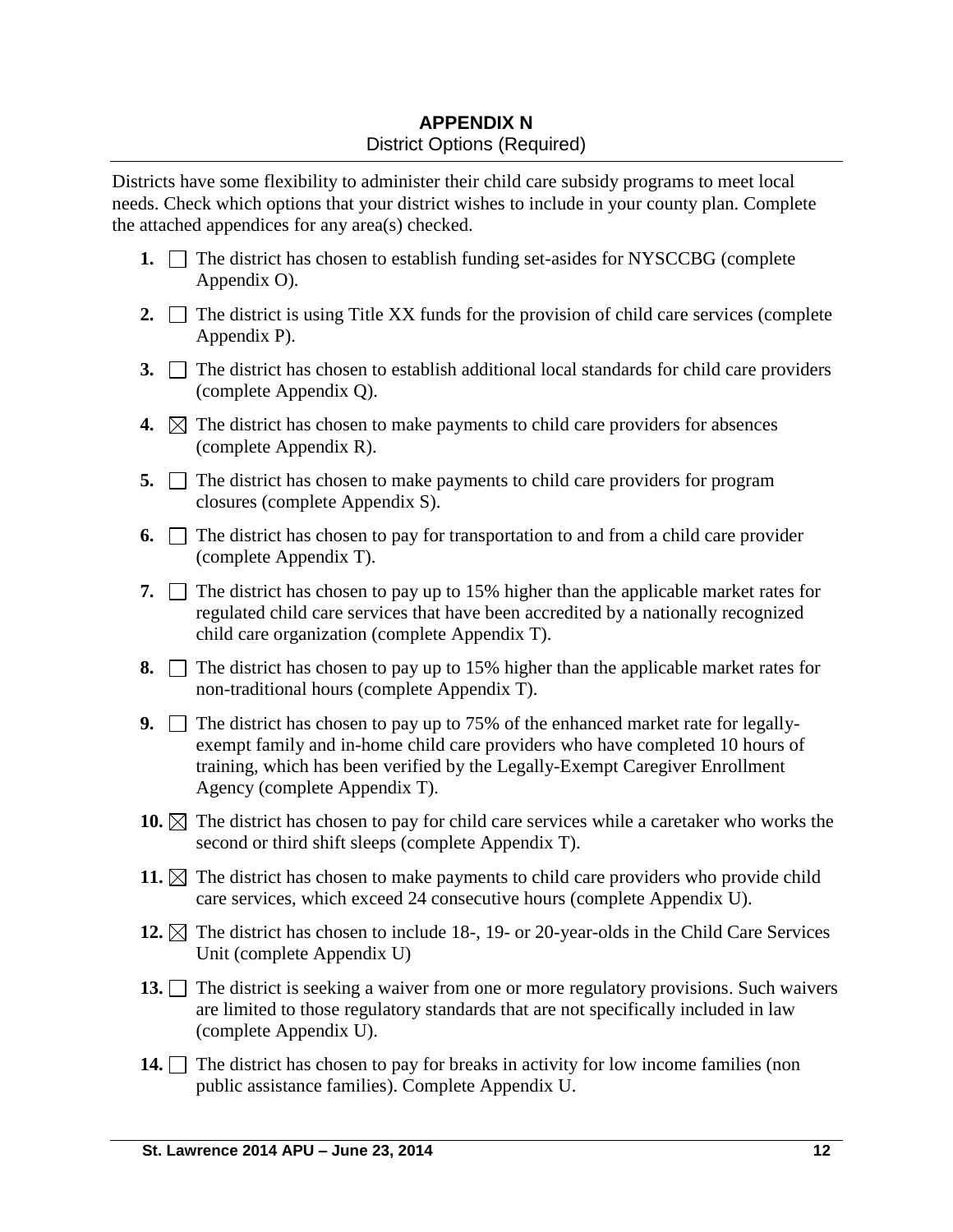15.  $\boxtimes$  The district has chosen to use local equivalent forms such as, but not limited to, child care application, client notification, and/or enrollment forms (attach copies of the local equivalent forms your district uses).

*Any previous approvals for local equivalent forms will not be carried forward into this county plan. Therefore, any local equivalent forms a district wishes to establish or renew must be included in this plan and will be subject to review and approval by OCFS.*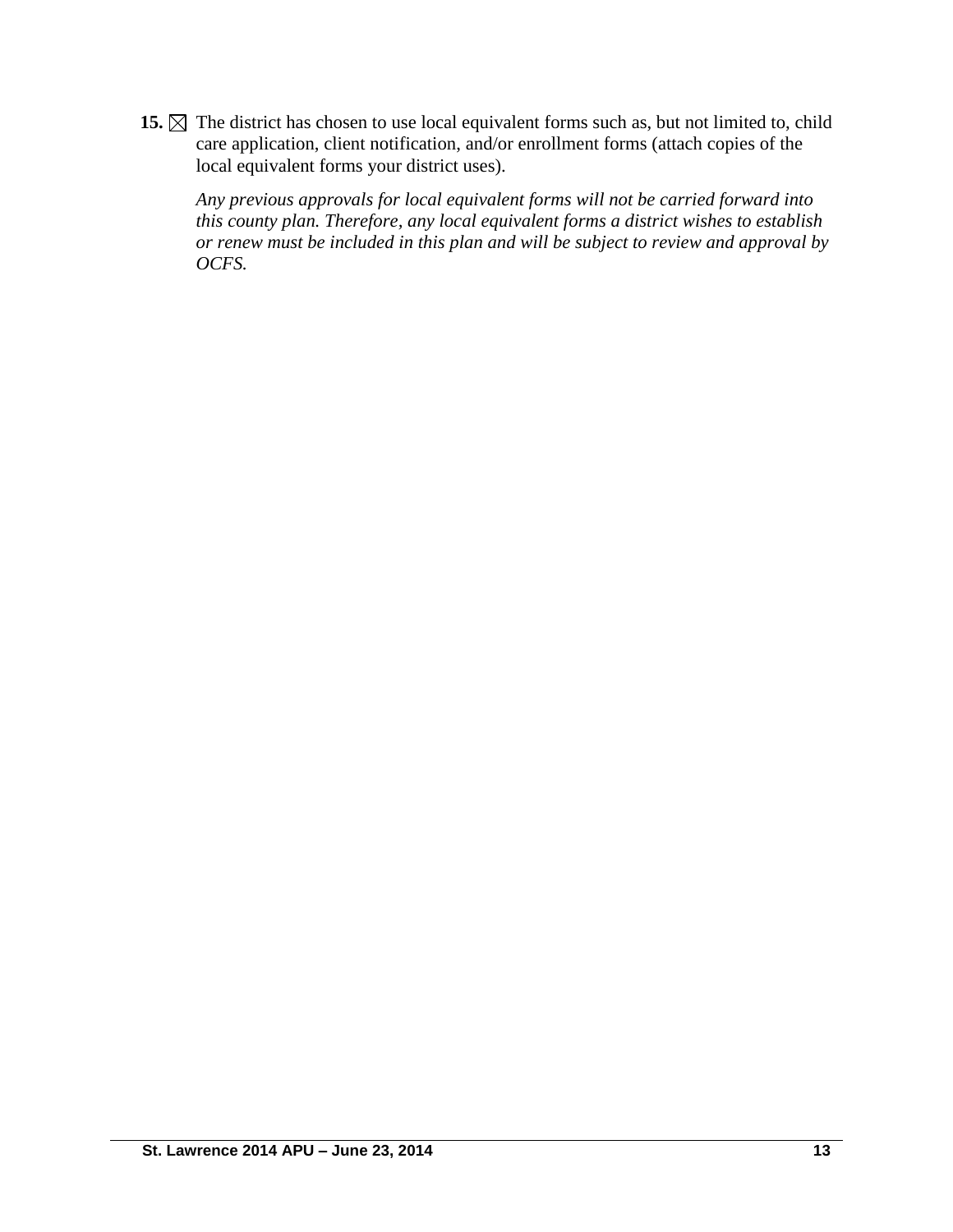# **APPENDIX O** Funding Set-Asides (Optional)

## **Total NYSCCBG Block Grant Amount, Including Local Funds**

| <b>Total Set-Asides</b> |  |
|-------------------------|--|
| Category:               |  |
| Category:               |  |
| Category:               |  |
| Category:               |  |
| Category:               |  |
| Category:               |  |
| Category:               |  |
|                         |  |

Describe for each category the rationale behind specific set-aside amounts from the NYSCCBG (e.g., estimated number of children).

Category:

Description:

Category:

Description:

Category:

Description:

Category:

Description:

The following amounts are set aside for specific priorities from the Title XX block grant:

| Category: |  |
|-----------|--|
| Category: |  |
| Category: |  |

Describe for each category the rationale behind specific amounts set aside from of the Title XX block grant (e.g., estimated number of children).

Category: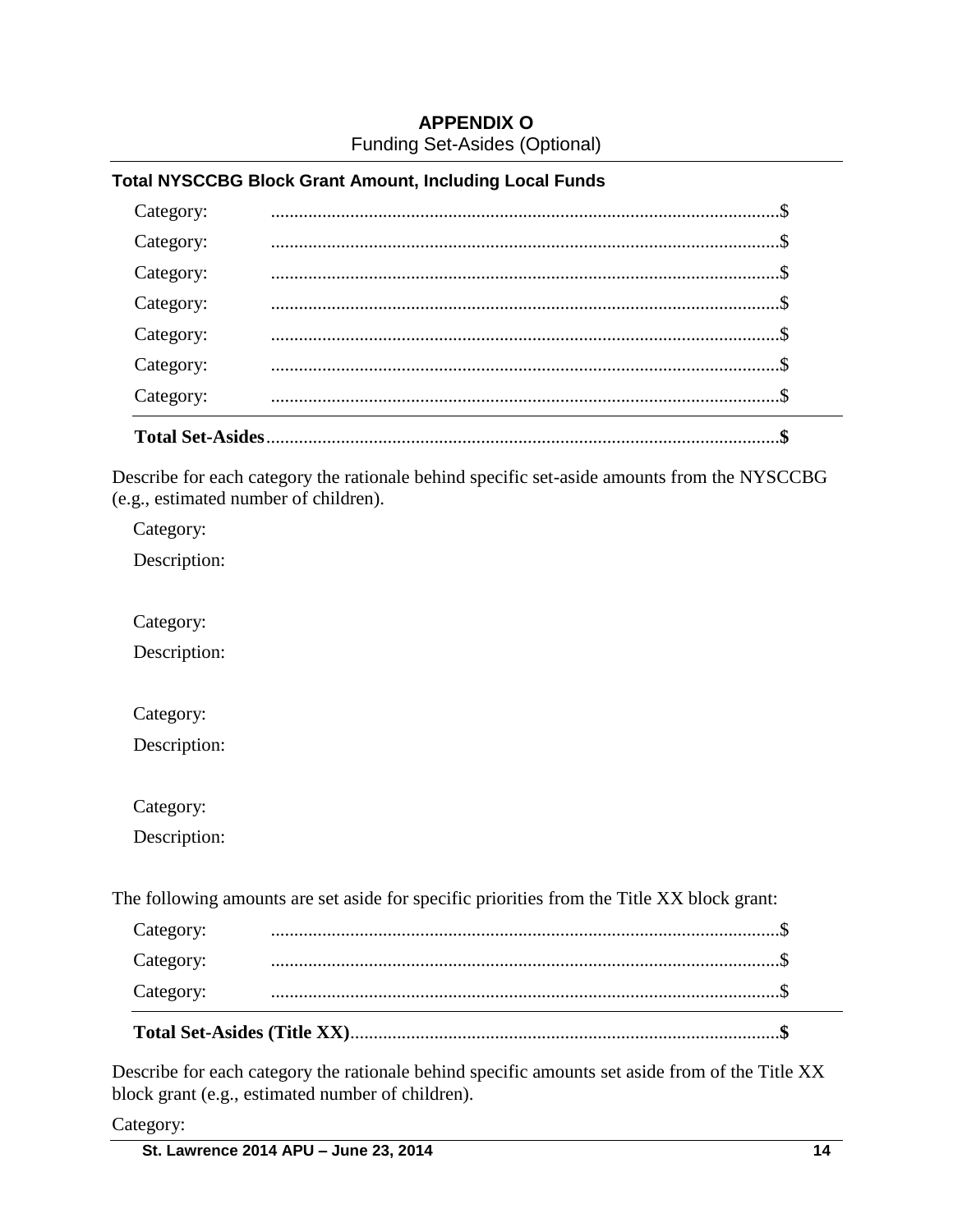Description:

Category:

Description:

Category:

Description:

Category:

Description: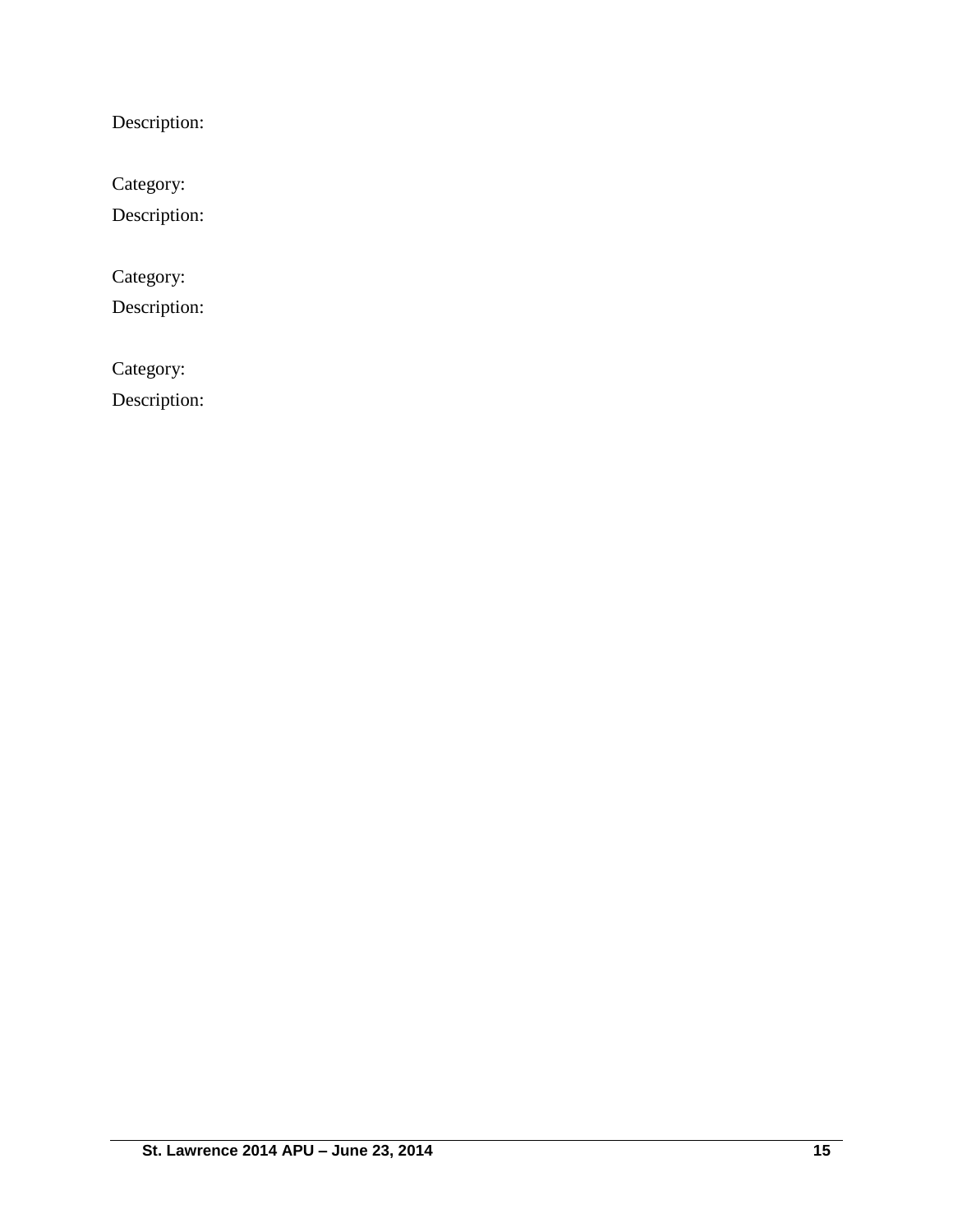# **APPENDIX P** Title XX Child Care (Optional)

| Indicate the financial eligibility limits (percentage of State Income Standard) your district will<br>apply based on family size. Maximum reimbursable limits are 275% for a family of one or two,<br>255% for a family of three, and 225% for a family of four or more. Districts that are utilizing<br>Title XX funds only for child protective and/or preventive child care services must not enter<br>financial eligibility limits as these services are offered without regard to income. |  |  |  |
|------------------------------------------------------------------------------------------------------------------------------------------------------------------------------------------------------------------------------------------------------------------------------------------------------------------------------------------------------------------------------------------------------------------------------------------------------------------------------------------------|--|--|--|
| Family Size: (2)<br>$\%$<br>(3)<br>$\%$<br>(4)<br>$\%$                                                                                                                                                                                                                                                                                                                                                                                                                                         |  |  |  |
| Programmatic Eligibility for Income Eligible Families (Check all that apply.)                                                                                                                                                                                                                                                                                                                                                                                                                  |  |  |  |
| Title XX:<br>employment<br>education/training                                                                                                                                                                                                                                                                                                                                                                                                                                                  |  |  |  |
| seeking employment<br>illness/incapacity                                                                                                                                                                                                                                                                                                                                                                                                                                                       |  |  |  |
| homelessness<br>domestic violence                                                                                                                                                                                                                                                                                                                                                                                                                                                              |  |  |  |
| emergency situation of short duration                                                                                                                                                                                                                                                                                                                                                                                                                                                          |  |  |  |
| participating in an approved substance abuse treatment program                                                                                                                                                                                                                                                                                                                                                                                                                                 |  |  |  |
| Does the district apply any limitations to the programmatic eligibility criteria?                                                                                                                                                                                                                                                                                                                                                                                                              |  |  |  |
| $\exists$ Yes<br>$\Box$ No                                                                                                                                                                                                                                                                                                                                                                                                                                                                     |  |  |  |
| (See Technical Assistance #1 for information on limiting eligibility.)                                                                                                                                                                                                                                                                                                                                                                                                                         |  |  |  |
| If yes, describe eligibility criteria:                                                                                                                                                                                                                                                                                                                                                                                                                                                         |  |  |  |
| Does the district prioritize certain eligible families for Title XX funding?                                                                                                                                                                                                                                                                                                                                                                                                                   |  |  |  |
| Yes<br>$\Box$ No                                                                                                                                                                                                                                                                                                                                                                                                                                                                               |  |  |  |
| If yes, describe which families will receive priority:                                                                                                                                                                                                                                                                                                                                                                                                                                         |  |  |  |
| Does the district use Title XX funds for child care for open child protective services cases?                                                                                                                                                                                                                                                                                                                                                                                                  |  |  |  |
| $\exists$ Yes<br>$\Box$ No                                                                                                                                                                                                                                                                                                                                                                                                                                                                     |  |  |  |
| Does the district use Title XX funds for child care for open child preventive services cases?                                                                                                                                                                                                                                                                                                                                                                                                  |  |  |  |
| Yes<br>N <sub>o</sub>                                                                                                                                                                                                                                                                                                                                                                                                                                                                          |  |  |  |
|                                                                                                                                                                                                                                                                                                                                                                                                                                                                                                |  |  |  |
|                                                                                                                                                                                                                                                                                                                                                                                                                                                                                                |  |  |  |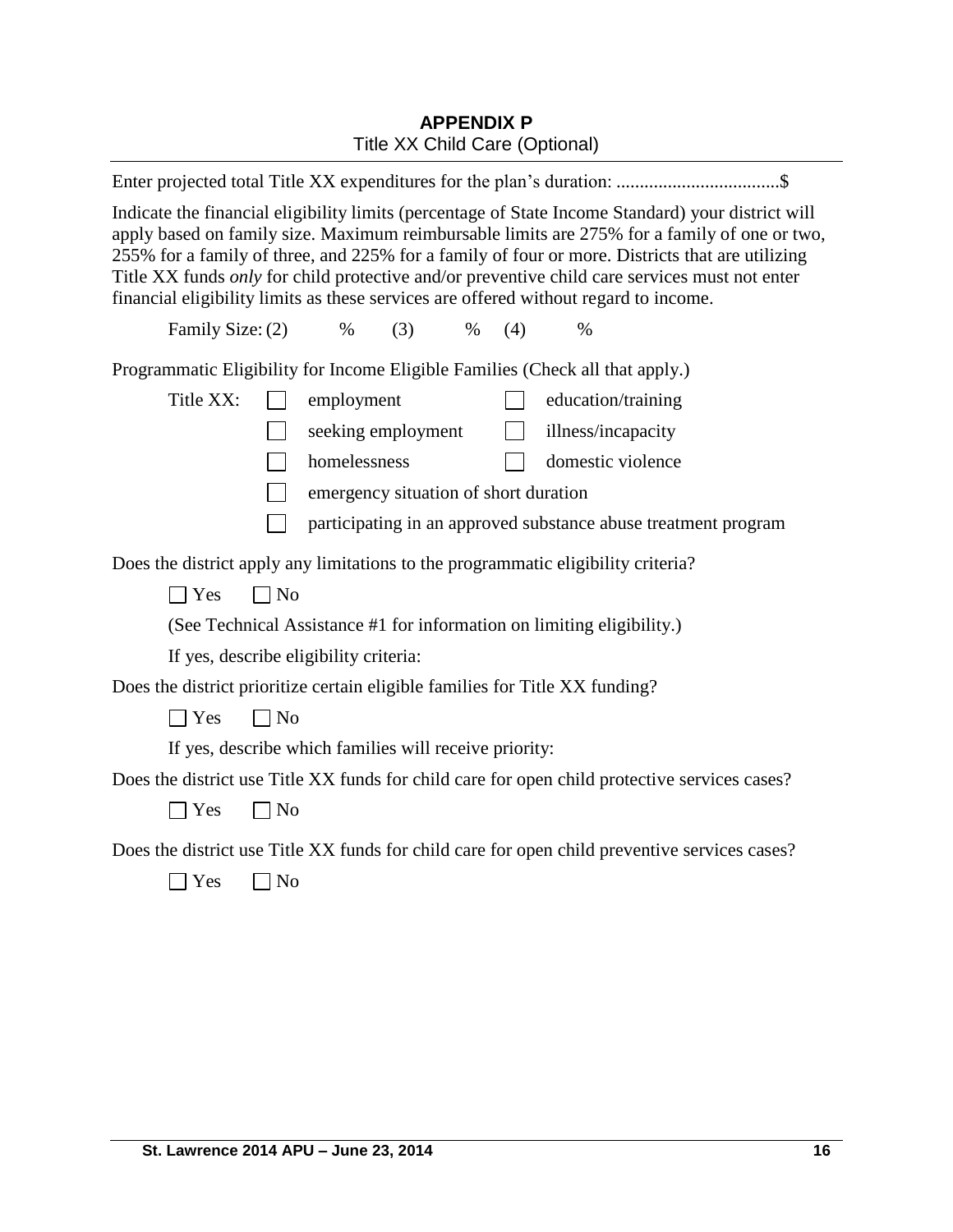The district may propose local standards in addition to the State standards for legally-exempt providers who will receive child care subsidies. This appendix must be completed for **each** additional standard that the district wishes to implement.

| 1. Check or describe in the space provided below the additional local standards that will be |
|----------------------------------------------------------------------------------------------|
| required of child care providers/programs.                                                   |

| $\Box$ Verification that the provider has given the parent/caretaker complete and accurate |
|--------------------------------------------------------------------------------------------|
| information regarding any report of child abuse or maltreatment in which they are          |
| named as an indicated subject                                                              |

| □ Local criminal background check |  |
|-----------------------------------|--|
|-----------------------------------|--|

 $\Box$  Requirement that providers that care for subsidized children for 30 or more hours a week participate in the Child and Adult Food Care Program (CACFP)

 $\Box$  Site visits by the local district

□ Other (please describe):

**2.** Check below the type of child care program to which the additional standard will apply and indicate the roles of the persons to whom it will apply in cases where the standard is person-specific.

□ Legally-exempt family child care program. Check all that apply.

| $\Box$ Provider | $\Box$ Provider's Employee | □ Provider's Volunteer |
|-----------------|----------------------------|------------------------|
|-----------------|----------------------------|------------------------|

Provider's household member age 18 or older

 $\Box$  Legally-exempt in-home child care program. Check all that apply.

□ Provider □ Provider's Employee □ Provider's Volunteer

 $\Box$  Provider's Volunteer

| $\Box$ Legally-exempt group providers not operating under the auspices of another |  |
|-----------------------------------------------------------------------------------|--|
| government agency. Check all that apply.                                          |  |

□ Provider Provider's Employee Provider's Volunteer

Legally-exempt group providers operating under the auspices of another government or tribal agency. Check all that apply.

**3.** Districts are responsible for implementation of the additional local standard unless they have a formal agreement or contract with another organization. Check the organization

that will be responsible for the implementation of the additional local standard.

 $\Box$  Local social services staff

Provide the name of the unit and contact person: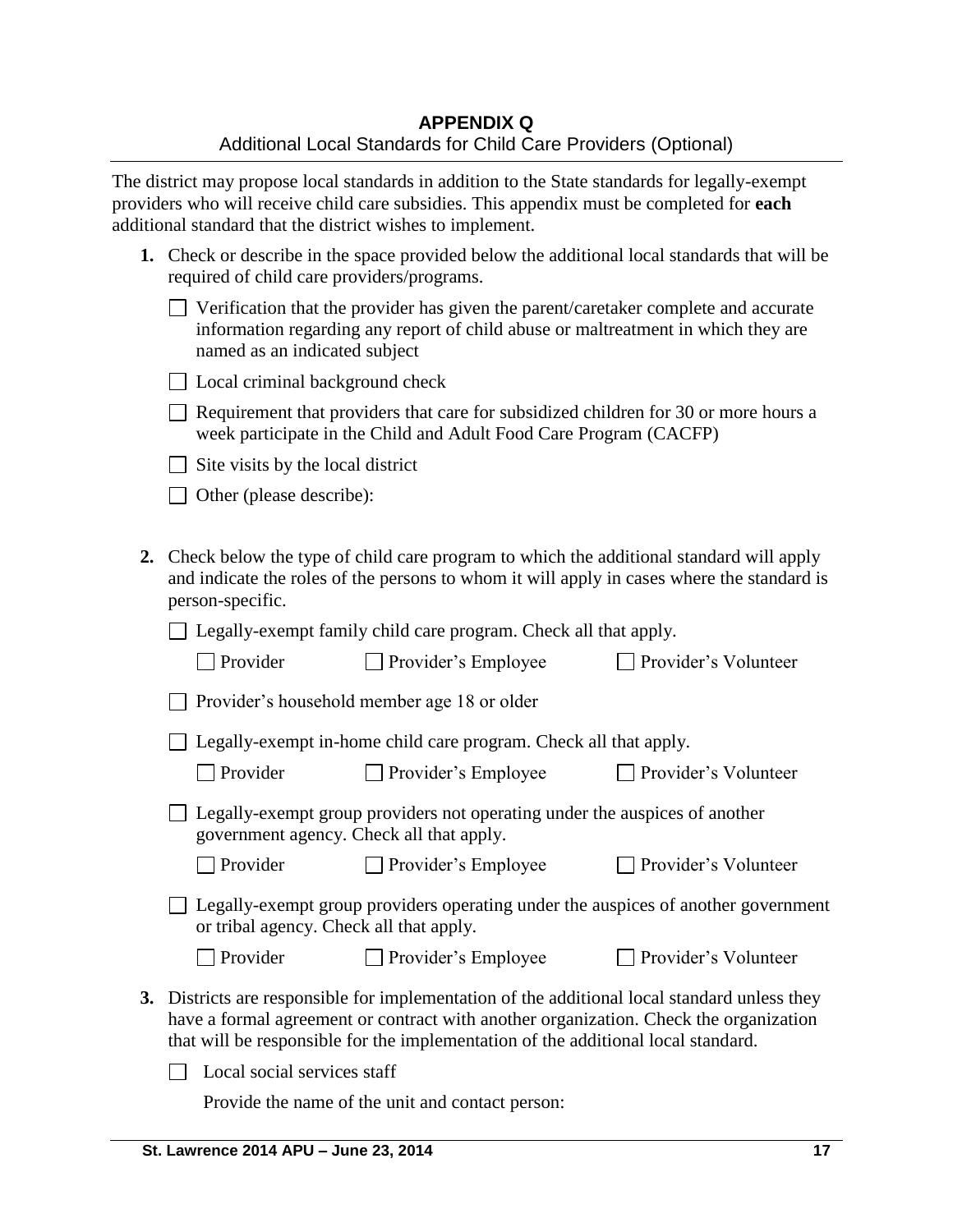Contracted agency

Provide the name of the agency and contact person:

**4.** Are there any costs associated with the additional standard?

 $\Box$  Yes  $\Box$  No

**Note:** Costs associated with the additional standard cannot be passed on to the provider.

- **5.** Describe the steps for evaluating whether the additional local standard has been met.
- **6.** Indicate how frequently reviews of the additional standard will be conducted. Check all that apply.

Legally-Exempt Programs:

| $\Box$ Initial enrollment | $\Box$ During the 12-month enrollment period |
|---------------------------|----------------------------------------------|
| $\Box$ Re-enrollment      | $\Box$ Other                                 |

- **7.** In the space below, described the procedures the district will use to notify the Legally-Exempt Caregiver Enrollment Agency (EA) as to whether the legally-exempt provider is in compliance with the additional local standards. Districts must notify the EA within 25 days from the date they received the referral from the EA. (Districts need to describe this procedure only if the additional local standard is applied to legally-exempt child care providers.)
- **8.** Describe the justification for the additional standard in the space below.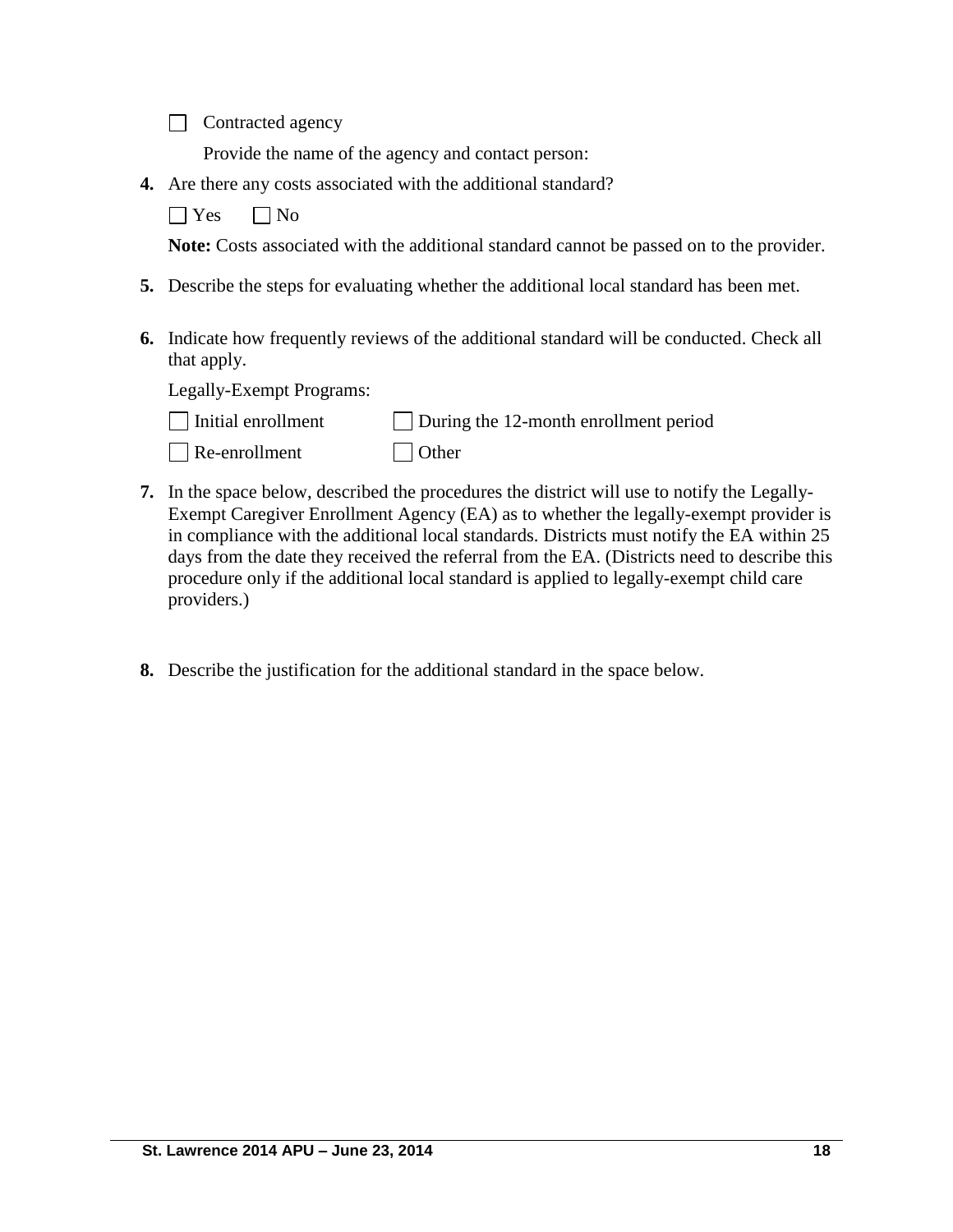| <b>APPENDIX R</b><br>Payment to Child Care Providers for Absences (Optional) |                                                                                              |                                                           |                                                                                                     |  |  |
|------------------------------------------------------------------------------|----------------------------------------------------------------------------------------------|-----------------------------------------------------------|-----------------------------------------------------------------------------------------------------|--|--|
|                                                                              | The following providers are eligible for payment for absences (check all that are eligible): |                                                           |                                                                                                     |  |  |
|                                                                              | $\boxtimes$ Day Care Center                                                                  | <b>Legally-Exempt Group</b>                               |                                                                                                     |  |  |
|                                                                              | $\boxtimes$ Group Family Day Care                                                            | School Age Child Care                                     |                                                                                                     |  |  |
|                                                                              | $\boxtimes$ Family Day Care                                                                  |                                                           |                                                                                                     |  |  |
| of intent.<br>Yes                                                            | $\boxtimes$ No                                                                               |                                                           | Our county will only pay for absences to providers with which the district has a contract or letter |  |  |
| Base period (check one)                                                      |                                                                                              | $\boxtimes$ 6 months<br>3 months                          |                                                                                                     |  |  |
| Number of absences allowed during base period:                               |                                                                                              |                                                           |                                                                                                     |  |  |
| <b>Period</b>                                                                | <b>Routine Limits</b><br>(# of days)                                                         | <b>Extenuating</b><br><b>Circumstances</b><br>(# of days) | <b>Total Number of</b><br><b>Absences Allowed</b><br>(# of days)                                    |  |  |
| In a month                                                                   | 5                                                                                            | $\theta$                                                  | 5                                                                                                   |  |  |
| Base period                                                                  | 5                                                                                            | $\boldsymbol{0}$                                          | 5                                                                                                   |  |  |

List reasons for absences for which the district will allow payment:

Illness, doctor's appointment, death in the family, court appointments.

List any limitations on the above providers' eligibility for payment for absences: None

**Note:** Legally-exempt family child care and in-home child care providers are **not** eligible to receive payment for absences.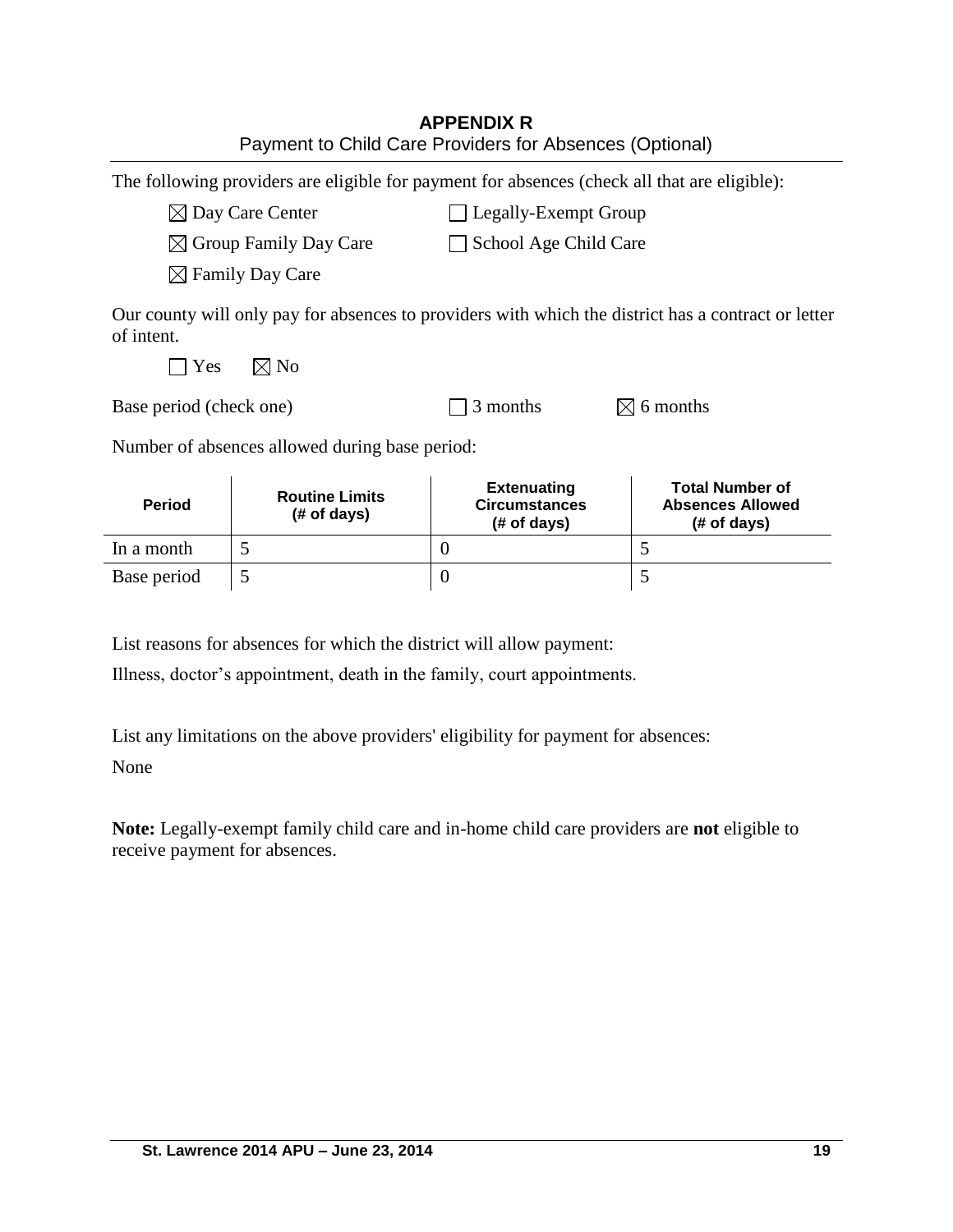| <b>APPENDIX S</b>                                               |  |  |  |
|-----------------------------------------------------------------|--|--|--|
| Payment to Child Care Providers for Program Closures (Optional) |  |  |  |

| The following providers are eligible for payment for program closures:                                                                             |  |  |  |
|----------------------------------------------------------------------------------------------------------------------------------------------------|--|--|--|
| Day Care Center [ Legally-Exempt Group                                                                                                             |  |  |  |
| □ Group Family Day Care □ School Age Child Care                                                                                                    |  |  |  |
| $\Box$ Family Day Care                                                                                                                             |  |  |  |
| The county will only pay for program closures to providers with which the district has a contract<br>or letter of intent.<br>Yes<br>N <sub>0</sub> |  |  |  |
|                                                                                                                                                    |  |  |  |

Enter the number of days allowed for program closures (maximum allowable time for program closures is five days).

List the allowable program closures for which the county will provide payment.

**Note:** Legally-exempt family child care and in-home child care providers are **not** allowed to be reimbursed for program closures.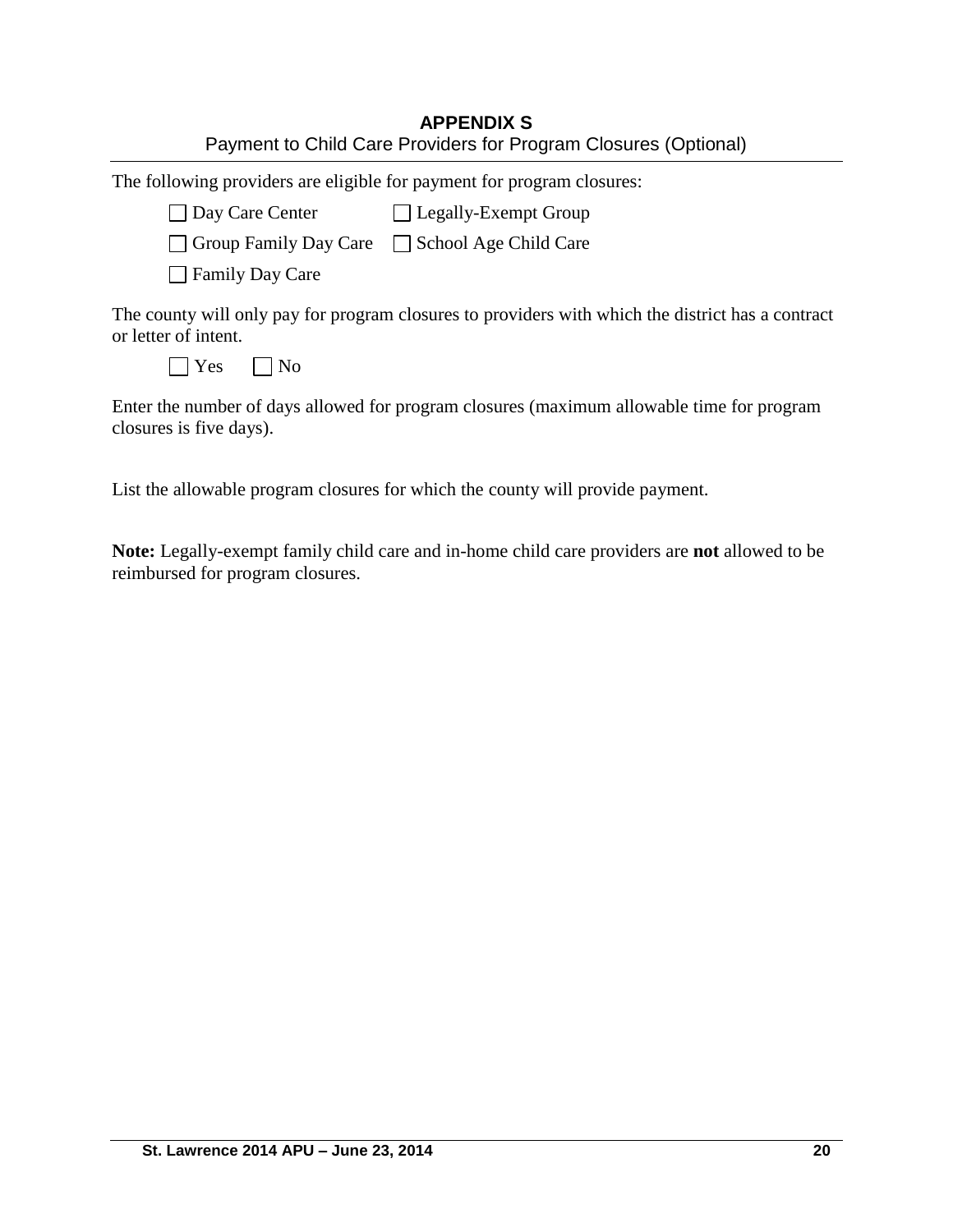## **APPENDIX T**  Transportation, Differential Payment Rates, Enhanced Market Rate for Legally-Exempt and In-Home Providers, and Sleep (Optional)

## **Transportation**

Describe any circumstances and limitations your county will use to reimburse for transportation. Include what type of transportation will be reimbursed (public vs. private) and how much your county will pay (per mile or trip). Note that if the county is paying for transportation, the Program Matrix in WMS should reflect this choice.

There is no reimbursement for transportation.

## **Differential Payment Rates**

Indicate the percentage above the market rate your county has chosen.

- Accredited programs may receive a differential payment up to % above market rate.
- Care during non-traditional hours may be paid up to % above market rate.
- Limitations to the above differentials:

Payments may not exceed 15% above market rate. However, if your district wishes to establish a payment rate that is more than 15% above the applicable market rate, describe below why the 15% maximum is insufficient to provide access within the district to accredited programs and/or care provided during non-traditional hours.

## **Enhanced Market Rate for Legally-Exempt Family and In-Home Child Care Providers**

Indicate if the district is electing to establish a payment rate that is in excess of the enhanced market rate for legally-exempt family and in-home child care providers who have annually completed 10 or more hours of training and the training has been verified by the legally-exempt caregiver enrollment agency.

- $\Box$  No.
- $\boxtimes$  Yes. Our market rate will not exceed 75% of the child care market rate established for registered family day care.

#### **Sleep**

The following describes the standards that will be used in evaluating whether or not to pay for child care services while a parent or caretaker that works a second or third shift sleeps, as wells as any limitations pertaining to payment:

Must be verified on the work history form that they worked  $2<sup>nd</sup>$  or  $3<sup>rd</sup>$  shift and the hours slept.

Indicate the number of hours allowed by your district (maximum number of hours allowed is eight).

8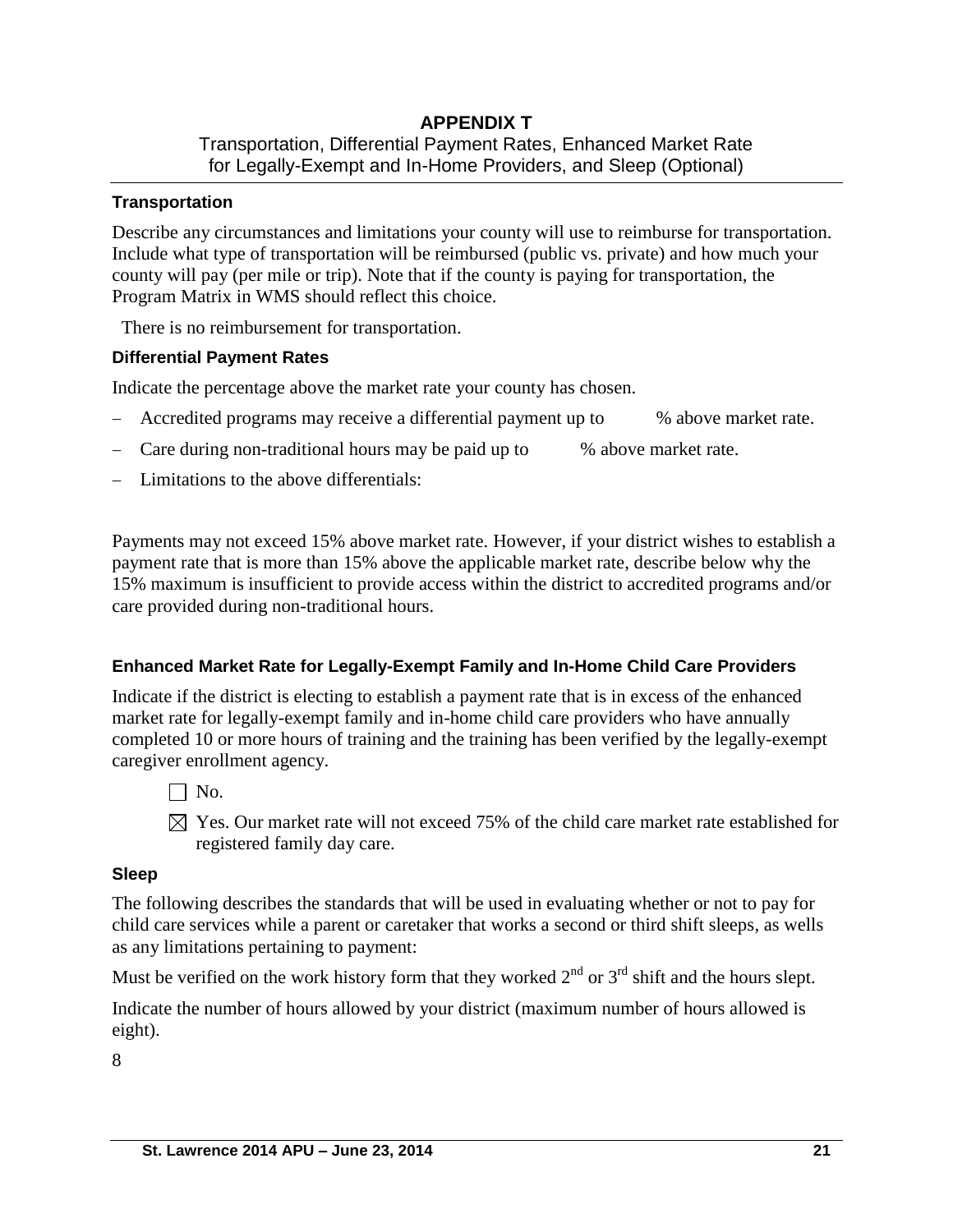# **APPENDIX U** Child Care Exceeding 24 Hours, Child Care Services Unit, Waivers, and Breaks in Activities (Optional)

#### **Child Care Exceeding 24 Hours**

Child Care services may exceed 24 consecutive hours when such services are provided on a short-term emergency basis or in other situations where the caretaker's approved activity necessitates care for 24 hours on a limited basis. Check below under what circumstances the county will pay for child care exceeding 24 hours.

 $\boxtimes$  On a short-term or emergency basis

 $\Box$  The caretaker's approved activity necessitates care for 24 hours on a limited basis

Describe any limitations for payment of child care services that exceed 24 consecutive hours.

## **Child Care Services Unit (CCSU)**

Indicate below if your county will include 18-, 19-, or 20-year-olds in the CCSU, which is used in determining family size and countable family income.

The district will include the following in the CCSU (check all that apply).

| $\boxtimes$ 18-year-olds | $\boxtimes$ 19-year-olds | $\boxtimes$ 20-year-olds |
|--------------------------|--------------------------|--------------------------|
|--------------------------|--------------------------|--------------------------|

#### **OR**

The district will only include the following in the CCSU when it will benefit the family (check all that apply)

18-year-olds 19-year-olds 20-year-olds

Describe the criteria your district will use to determine whether or not 18-, 19-, or 20-year olds are included in the CCSU.

#### **Waivers**

Districts have the authority to request a waiver of any regulatory provision that is non-statutory. Describe and justify why your county is requesting a waiver.

#### **Breaks in Activities**

Districts may pay for child care services for low income families during breaks in activities either for a period not to exceed two weeks or for a period not to exceed four weeks when child care arrangements would otherwise be lost and the subsequent activity is expected to begin within that period. Indicate below if your county will make such payments (check one).

 $\Box$  Two weeks  $\Box$  Four weeks

Districts may provide child care services while the caretaker is waiting to enter an approved activity or employment or on a break between approved activities. The following low income